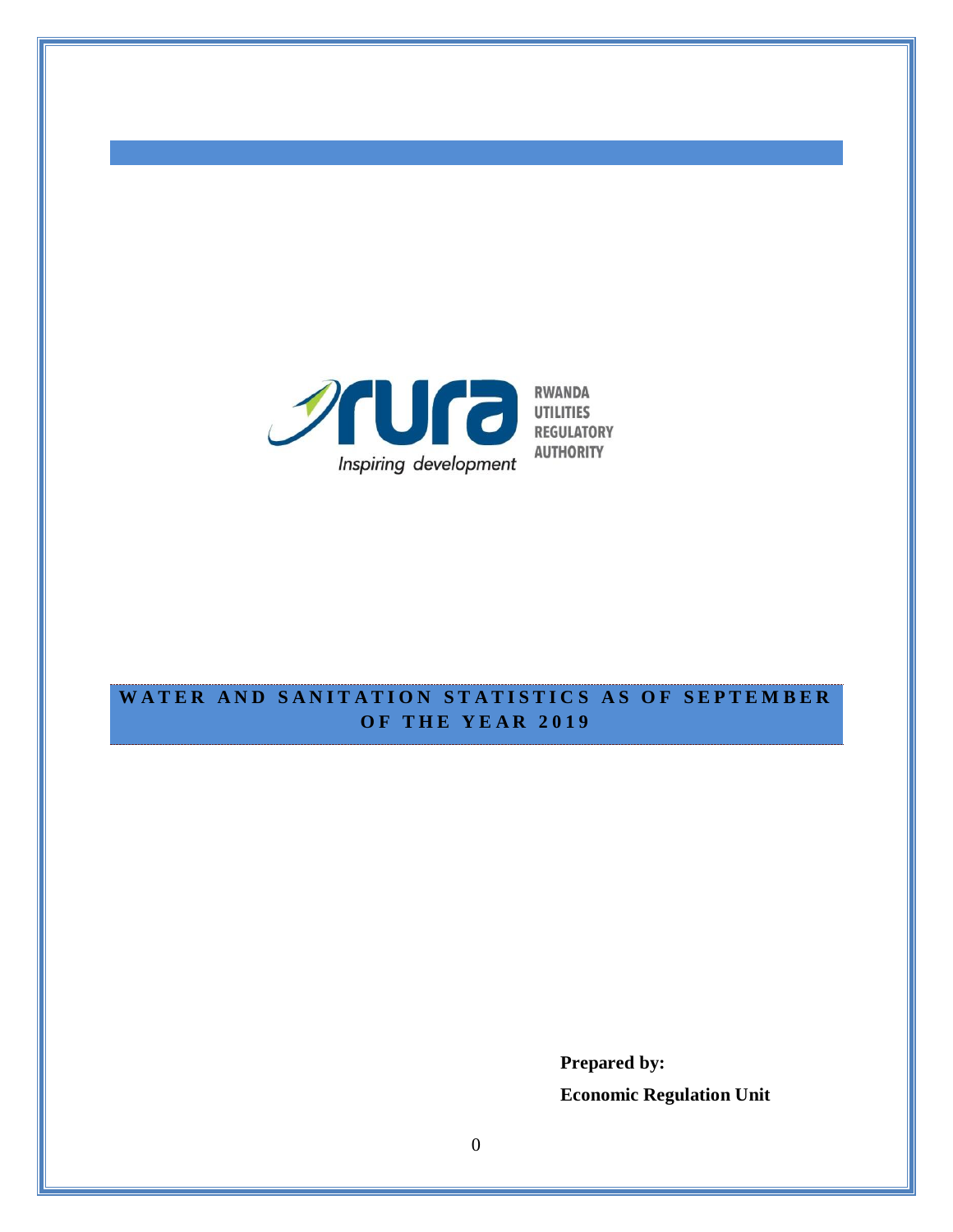# <span id="page-1-0"></span>**TABLE OF CONTENTS**

| 1.2  |  |
|------|--|
| 1.3. |  |
|      |  |
|      |  |
|      |  |
|      |  |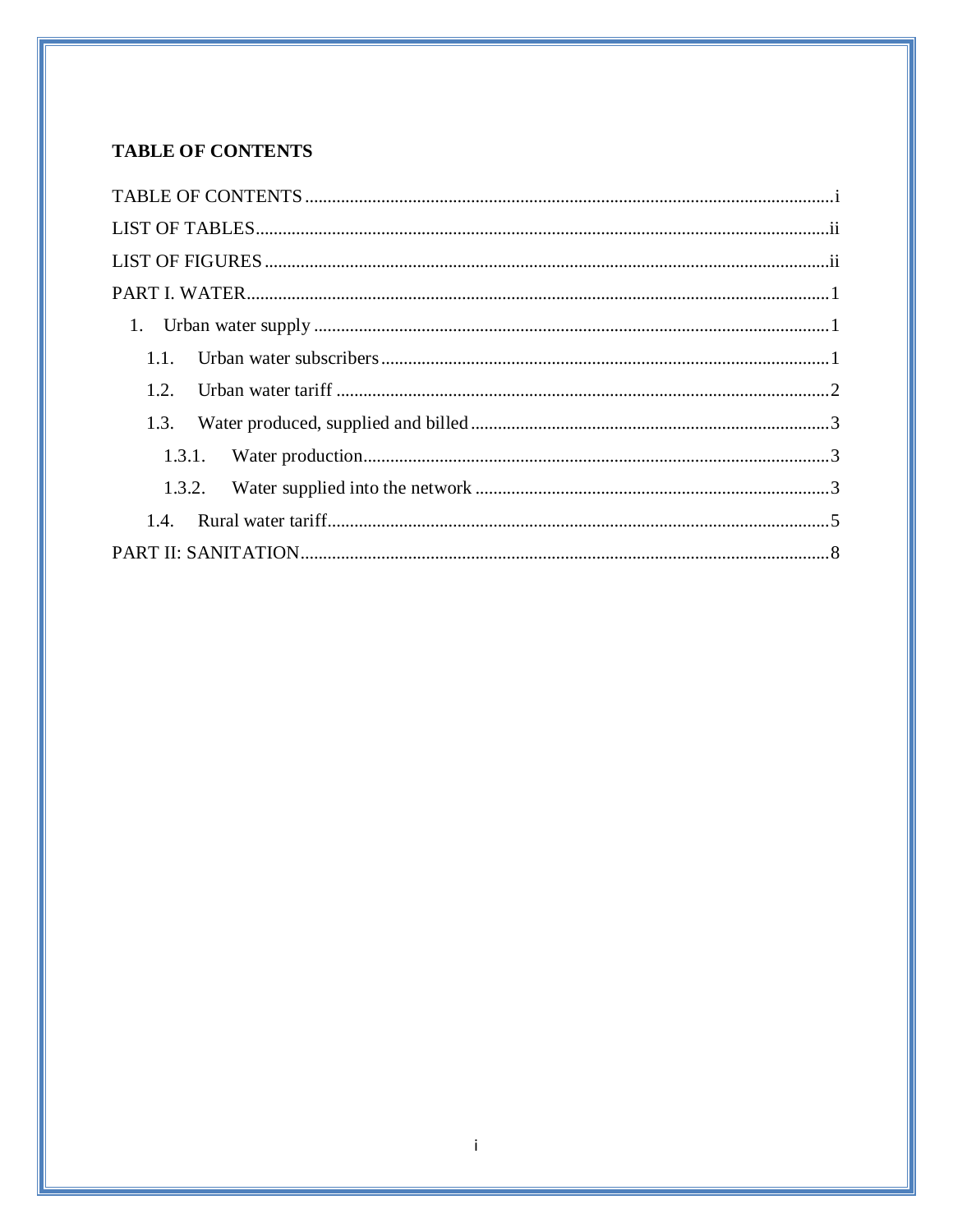## <span id="page-2-0"></span>**LIST OF TABLES**

| Table 1: Urban water subscribers per province and City of Kigali as of September 20191              |
|-----------------------------------------------------------------------------------------------------|
| Table 2: Applicable tariff for WASAC customers by consumption block (VAT exclusive) 2               |
|                                                                                                     |
| Table 4: Application rural water tariffs per water system (VAT exclusive) 5                         |
|                                                                                                     |
|                                                                                                     |
| Table 7: List of licensed of liquid wastewater treatment system operators as of September 2019      |
|                                                                                                     |
| Table 8: List of licensed liquid waste collection and transportation operators as of September 2019 |
|                                                                                                     |
| Table 9: List of licensed treatment of hazardous waste management as of September 201914            |
| Table 10: List of licensed solid waste collection and transportation services operators as of       |
|                                                                                                     |
| Table 11: Maximum tariff for solid waste collection and transportation in the City of Kigali  16    |
|                                                                                                     |

# <span id="page-2-1"></span>**LIST OF FIGURES**

| Figure 1 : Distribution of WASAC customers across provinces and City of Kigali as of September     |
|----------------------------------------------------------------------------------------------------|
|                                                                                                    |
|                                                                                                    |
| Figure 3: Water production $(m^3)$ per treatment plant as of the $3rd$ quarter 2019 3              |
|                                                                                                    |
| Figure 5: Distribution of rural water service providers' licenses as of September 2019             |
| Figure 6: Distribution of solid waste collection and transportation operators across provinces and |
|                                                                                                    |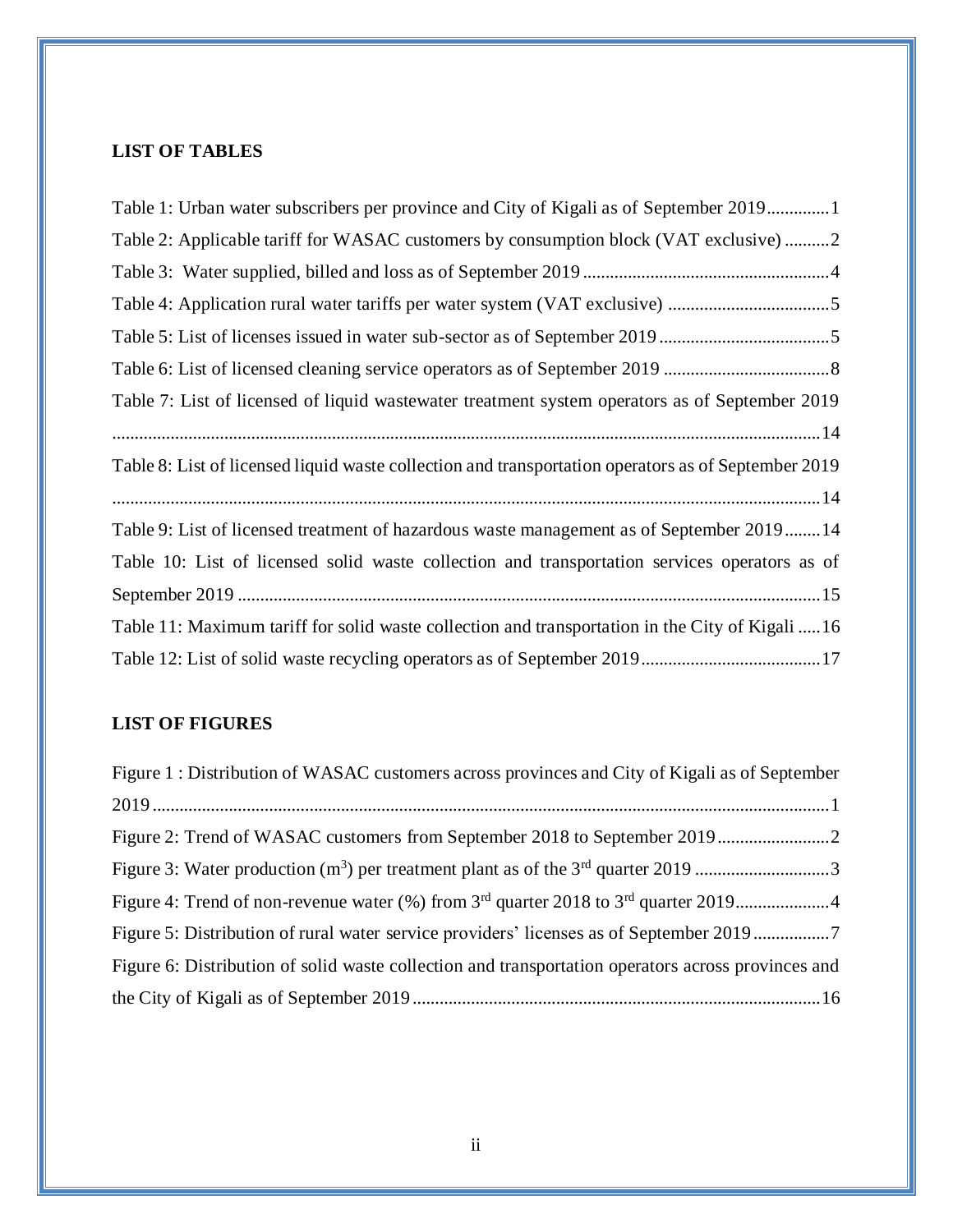### <span id="page-3-0"></span>**PART I. WATER**

#### <span id="page-3-1"></span>**1. Urban water supply**

#### <span id="page-3-2"></span>**1.1. Urban water subscribers**

The number of urban and peri-urban water subscribers served by WASAC Ltd increased to 219,127 from 214,637 connections recorded at the end of June 2019, which represents an increase of 2.1 percent. The 52% of these connections are in the City of Kigali while 48% of them are distributed in the provinces. This difference is mainly attributed to the fact that, the people or institutions in the provinces are supplied by Rural Water Service Providers.

<span id="page-3-3"></span>

| <b>Province</b>   | Q2 2019 | Q3 2019 | Variation $(\% )$ |
|-------------------|---------|---------|-------------------|
| City of Kigali    | 111,974 | 113,122 | 1.0               |
| Southern province | 27,173  | 28,277  | 4.1               |
| Western province  | 21,095  | 21,425  | 1.6               |
| Northern province | 18,071  | 18,530  | 2.5               |
| Eastern province  | 36,324  | 37,773  | 4.0               |
| <b>Total</b>      | 214,637 | 219,127 | 2.1               |

**Source: WASAC, September 2019**

<span id="page-3-4"></span>**Figure 1 : Distribution of WASAC customers across provinces and City of Kigali as of September 2019**



**Source: WASAC, September 2019**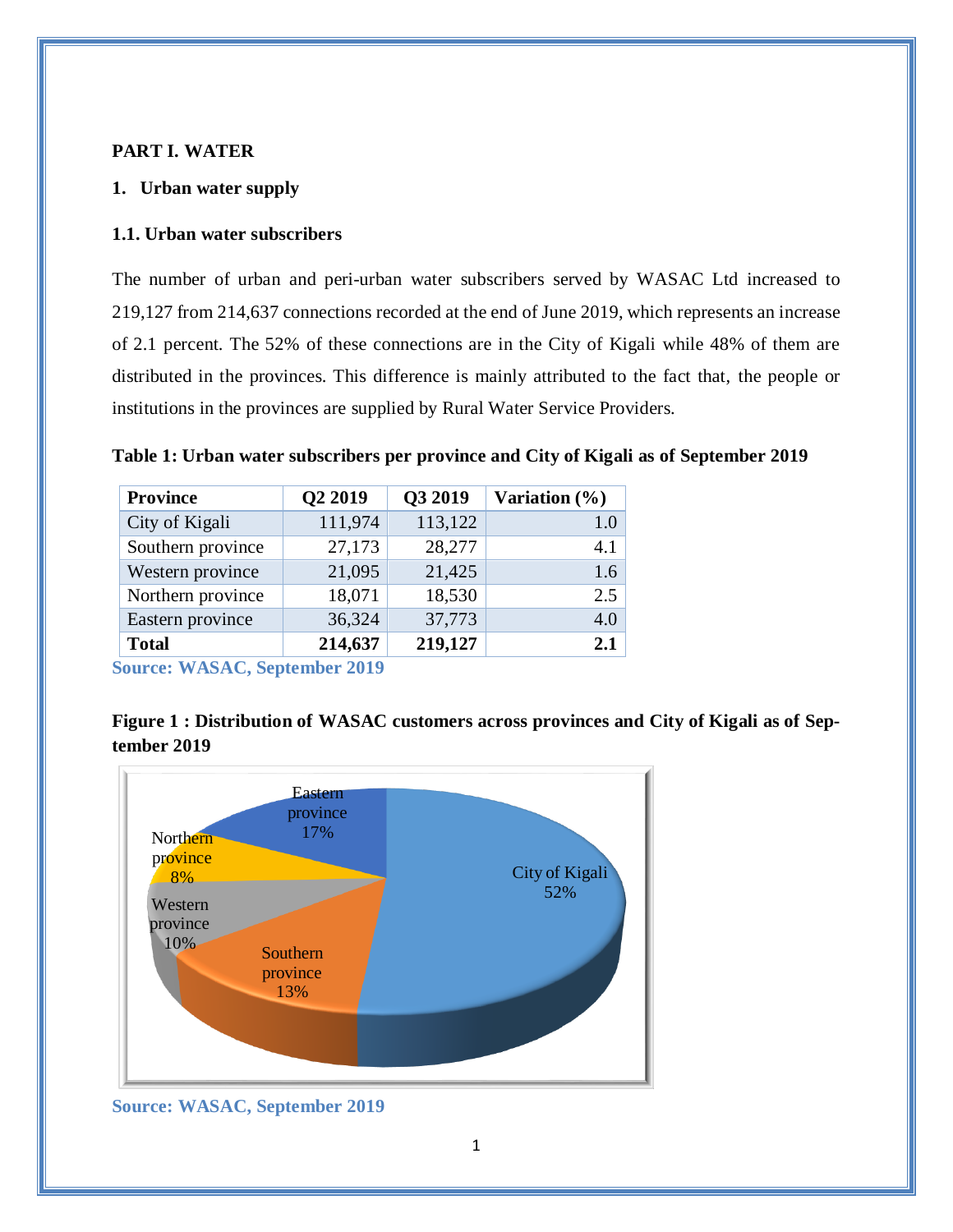

<span id="page-4-2"></span>**Figure 2: Trend of WASAC customers from September 2018 to September 2019**

#### **Source: WASAC, September 2019**

As presented in the figure above, the number of connected customers increased to 219,127 at the end of September 2019 up from 211,479 recorded in the third quarter of the year 2018, representing an increase of 3.6%.

### <span id="page-4-0"></span>**1.2. Urban water tariff**

| <b>Customer category</b> | <b>Monthly con-</b><br>sumption block | <b>Existing tariff</b><br>(Frw/m3) | <b>Current tariff</b><br>(Frw/m3) | Variation (%) |
|--------------------------|---------------------------------------|------------------------------------|-----------------------------------|---------------|
| Public taps              | N/A                                   | 323                                | 323                               | 0.0           |
| Residential              | $0-5m3$                               | 323                                | 340                               | 5.3           |
|                          | $6 - 20m3$                            | 331                                | 720                               | 117.5         |
|                          | $21 - 50m3$                           | 413                                | 845                               | 104.6         |
|                          | $> 50 \text{ m}$ 3                    | 736                                | 877                               | 19.2          |
| Non Residential          | $0-50m3$                              | 736                                | 877                               | 19.2          |
|                          | $> 50 \text{ m}$ 3                    | 847                                | 895                               | 5.7           |
| Industries               | N/A                                   | 736                                | 736                               | 0.0           |

<span id="page-4-1"></span>

|  | Table 2: Applicable tariff for WASAC customers by consumption block (VAT exclusive) |
|--|-------------------------------------------------------------------------------------|
|  |                                                                                     |

**Source: RURA**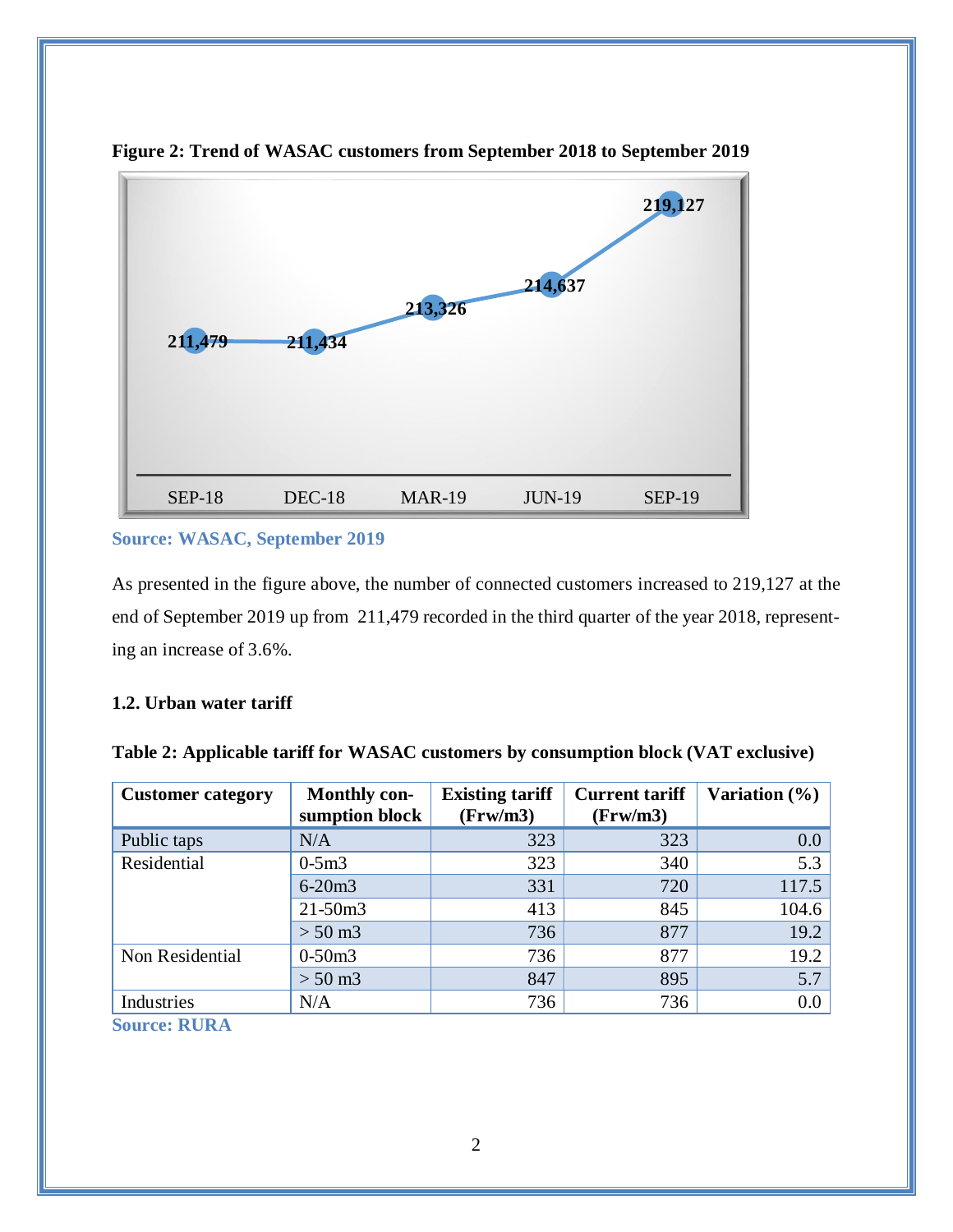### <span id="page-5-0"></span>**1.3. Water produced, supplied and billed**

#### <span id="page-5-1"></span>**1.3.1. Water production**

During this quarter under review, the total quantity of water produced by WASAC Ltd for suppling its service area stood at 13.8 million cubic meters. The below figure displays the quantity of water producted in the third quarter of year 2019 per water treatment plant.

<span id="page-5-3"></span>



**Source: WASAC, September 2019**

#### <span id="page-5-2"></span>**1.3.2. Water supplied into the network**

During this quarter under review, the quantity of water supplied into the network was 13.3 million cubic meters whereas 8.2 million cubic meters were billed. The difference of  $555,306$  m<sup>3</sup> between water produced (13,888,632 m<sup>3</sup>) and supplied (13,333,326 m<sup>3</sup>) is an estimated water loss mainly from back washing and network flushing.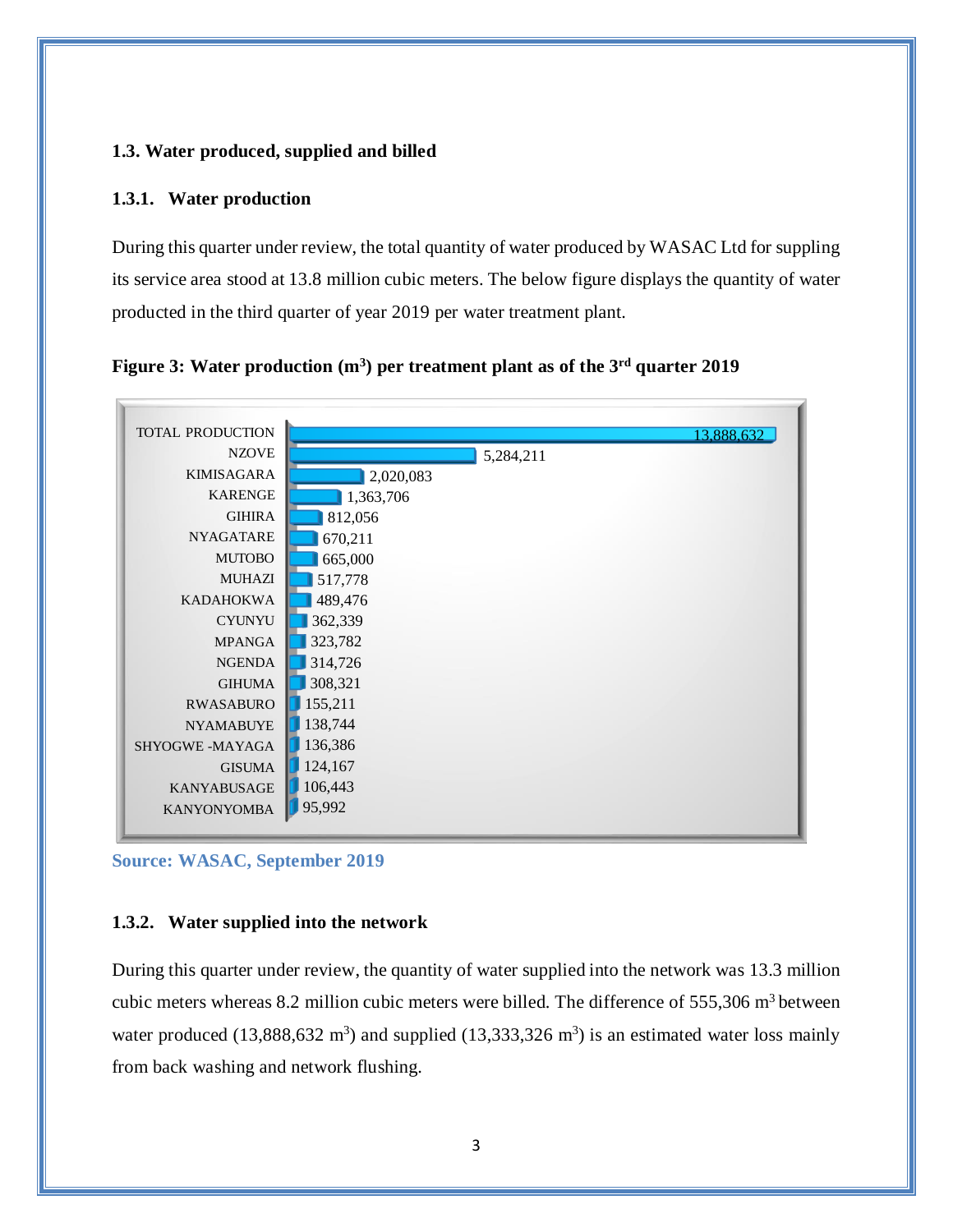| <b>Branches</b> | Water supplied $(m^3)$ | Water billed $(m^3)$ | Water loss $(m^3)$ | Water loss $(\% )$ |
|-----------------|------------------------|----------------------|--------------------|--------------------|
| Kigali City     | 8,077,769              | 5,011,453            | 3,066,316          | 38.0               |
| <b>Bugesera</b> | 393,032                | 277,432              | 115,600            | 29.4               |
| Gicumbi         | 136,946                | 89,472               | 47,474             | 34.7               |
| Huye            | 480,605                | 278,791              | 201,814            | 42.0               |
| Karongi         | 106,396                | 75,600               | 30,796             | 28.9               |
| Muhanga         | 301,914                | 197,637              | 104,277            | 34.5               |
| Musanze         | 664,862                | 494,700              | 170,162            | 25.6               |
| Ngoma           | 155,144                | 114,063              | 41,081             | 26.5               |
| Nyagatare       | 658,726                | 322,624              | 336,102            | 51.0               |
| Nyamagabe       | 120,478                | 88,048               | 32,430             | 26.9               |
| <b>Nyanza</b>   | 220,147                | 133,496              | 86,651             | 39.4               |
| Rubavu          | 792,874                | 476,811              | 316,063            | 39.9               |
| Ruhango         | 112,802                | 70,676               | 42,126             | 37.3               |
| Rusizi          | 362,250                | 191,849              | 170,401            | 47.0               |
| Rwamagana       | 749,381                | 405,510              | 343,871            | 45.9               |
| <b>Total</b>    | 13,333,326             | 8,228,162            | 5,105,164          | 38.3               |

<span id="page-6-0"></span>

| Table 3: Water supplied, billed and loss as of September 2019 |  |  |  |
|---------------------------------------------------------------|--|--|--|
|                                                               |  |  |  |

<span id="page-6-1"></span>**Source: WASAC, September 2019**

## **Figure 4: Trend of non-revenue water (%) from 3rd quarter 2018 to 3rd quarter 2019**

The chart below illustrates that 38.3 percent of water supplied within all branches was non-revenue water due to meter bursts, leakages and illegal connections.



**Source: WASAC, September 2019**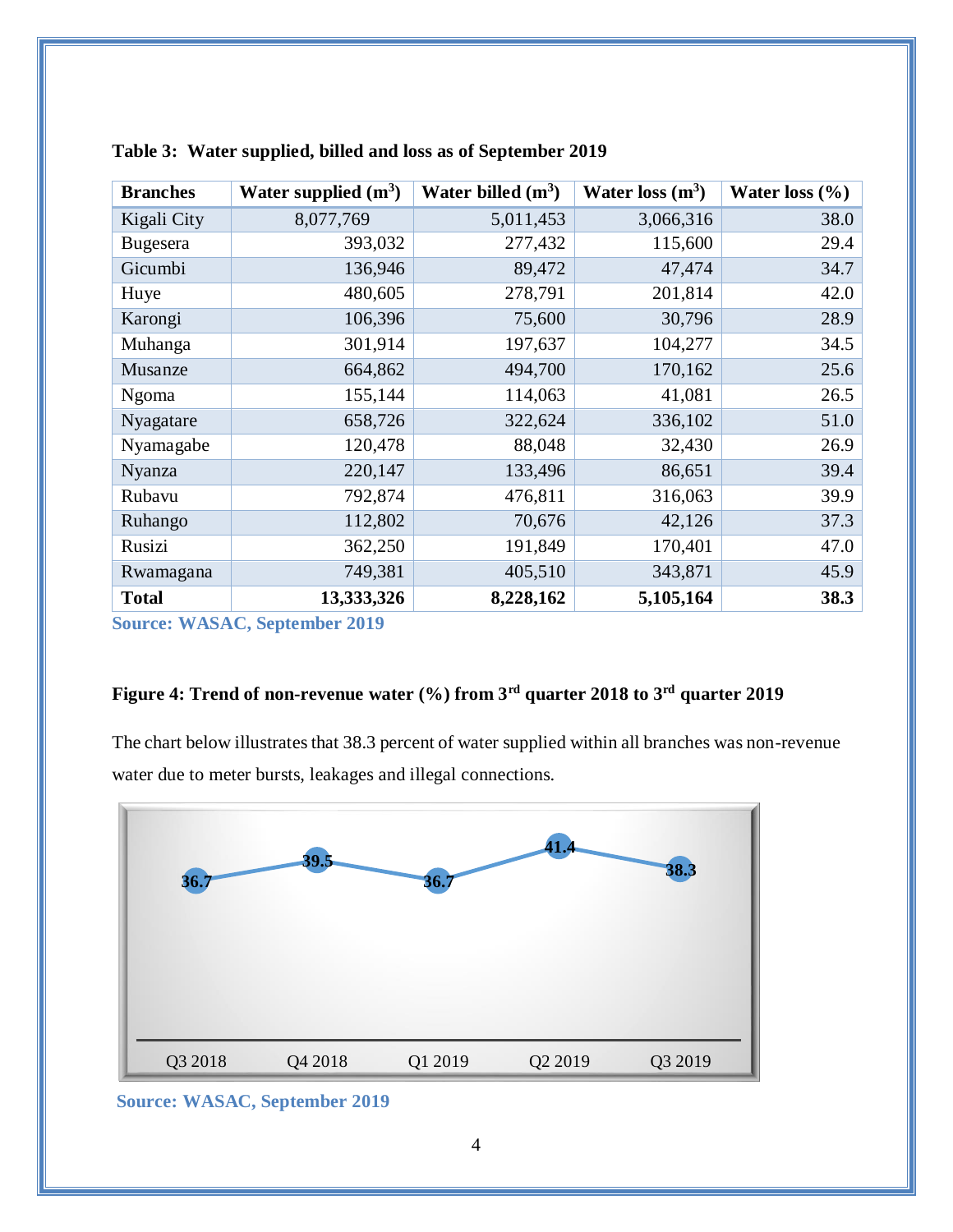## <span id="page-7-0"></span>**1.4. Rural water tariff**

### <span id="page-7-1"></span>**Table 4: Application rural water tariffs per water system (VAT exclusive)**

| <b>Water system</b> | Tariff RWF/m <sup>3</sup> | <b>Tariff RWF/Jerrican</b> |
|---------------------|---------------------------|----------------------------|
| Gravity             | 287                       |                            |
| Electricity pumping | 731                       | 17                         |
| Diesel Pumping      | 921                       |                            |
| Turbo               | 689                       | 16                         |
| Complex System      | 597                       | 14                         |

**Source: Board Decision N°06/BD/ER-LER/RURA/2016**

## <span id="page-7-2"></span>**Table 5: List of licenses issued in water sub-sector as of September 2019**

| SN                                     | <b>Name of licensee</b>                                          | Service area    | Date of issuance | <b>Expiration date</b> |  |  |  |
|----------------------------------------|------------------------------------------------------------------|-----------------|------------------|------------------------|--|--|--|
| Urban Water Supply (Water Utility- WU) |                                                                  |                 |                  |                        |  |  |  |
| $\mathbf{1}$                           | <b>WASAC</b> Ltd                                                 | Urban and       | $09-11-16$       | $09-11-31$             |  |  |  |
|                                        |                                                                  | Peri-urban      |                  |                        |  |  |  |
|                                        | <b>Bulk Water Supply License (BWS)</b>                           |                 |                  |                        |  |  |  |
| 1                                      | Kigali Water Ltd                                                 | <b>Bugesera</b> | $10-01-18$       | $10 - 01 - 33$         |  |  |  |
|                                        | Rural Water Supply (Water Supply Infrastructure Management-WSIM) |                 |                  |                        |  |  |  |
| $\mathbf{1}$                           | <b>CFGAE</b>                                                     | Gakenke         | $03-05-16$       | $03-05-21$             |  |  |  |
| $\overline{2}$                         | <b>SEEGH Ltd</b>                                                 | Kamonyi         | $04 - 08 - 16$   | $04 - 08 - 21$         |  |  |  |
| 3                                      | <b>PAAK KAM</b>                                                  | Gicumbi         | $04 - 08 - 16$   | $04 - 08 - 21$         |  |  |  |
| $\overline{4}$                         | <b>COFO</b>                                                      | Gicumbi         | 12-08-16         | 12-08-21               |  |  |  |
| 5                                      | Ndundimana JMV                                                   | Nyamagabe       | 12-08-16         | 12-08-21               |  |  |  |
| 6                                      | <b>AGEOH</b>                                                     | Nyamasheke      | 12-08-16         | 12-08-21               |  |  |  |
| 7                                      | <b>AGEOH</b>                                                     | Rulindo         | 12-08-16         | 12-08-21               |  |  |  |
| 8                                      | <b>AGEOH</b>                                                     | Rutsiro         | 12-08-16         | 12-08-21               |  |  |  |
| 9                                      | <b>COPEREMA</b>                                                  | Kirehe          | 12-08-16         | 12-08-21               |  |  |  |
| 10                                     | <b>REDEC</b> Ltd                                                 | Huye            | 12-08-16         | 12-08-21               |  |  |  |
| 11                                     | <b>REDEC</b> Ltd                                                 | Musanze         | 12-08-16         | 12-08-21               |  |  |  |
| 12                                     | <b>EDEPRES</b>                                                   | Gisagara        | 24-08-16         | 24-08-21               |  |  |  |
| 13                                     | <b>EGIPRES Ltd</b>                                               | Gisagara        | $30 - 08 - 16$   | 30-08-21               |  |  |  |
| 14                                     | Regie Associatives Des Usagers Des                               | Gasabo          | 15-09-16         | 15-09-21               |  |  |  |
|                                        | Points D'eau Gasabo Ltd                                          |                 |                  |                        |  |  |  |
| 15                                     | Ayateke Star Company Ltd                                         | Kirehe          | 16-09-16         | 16-09-21               |  |  |  |
| 16                                     | Ayateke Star Company Ltd                                         | Kayonza         | $16-09-16$       | 16-09-21               |  |  |  |
| 17                                     | Ayateke Star Company Ltd                                         | Nyaruguru       | $16-09-16$       | 16-09-21               |  |  |  |
| 18                                     | Aquavirunga Ltd                                                  | Nyabihu         | 20-09-16         | $20-09-21$             |  |  |  |
| 19                                     | Aquavirunga Ltd                                                  | Musanze         | 20-09-16         | 20-09-21               |  |  |  |
| 20                                     | S.T.E.F Ltd                                                      | Huye            | $29-11-16$       | $29 - 11 - 21$         |  |  |  |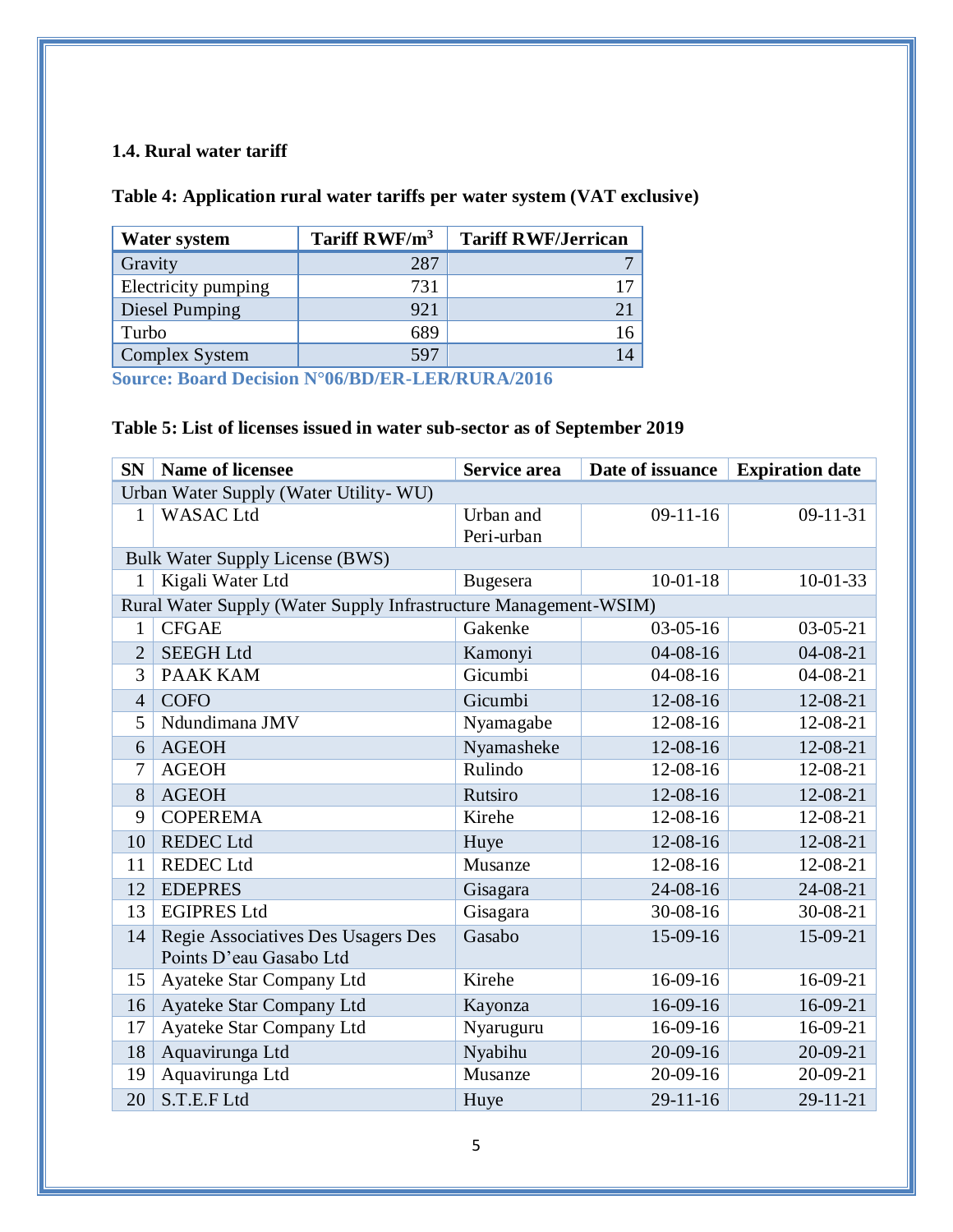| <b>SN</b> | <b>Name of licensee</b>                         | Service area  | Date of issuance | <b>Expiration date</b> |
|-----------|-------------------------------------------------|---------------|------------------|------------------------|
| 21        | <b>REGEP</b>                                    | <b>Burera</b> | $14-12-16$       | 14-12-21               |
| 22        | <b>AQUARWANDA</b>                               | Kamonyi       | $16-12-16$       | $16-12-21$             |
| 23        | Ubuzima Bwiza MKM                               | Rwamagana     | $16-12-16$       | $16-12-21$             |
| 24        | RUSAWACO-Urubogobogo                            | Rutsiro       | $20-12-16$       | $20 - 12 - 21$         |
| 25        | <b>WATRESCO</b>                                 | Ngoma         | 08-03-17         | 08-03-22               |
| 26        | Koperative Icunga Amazi (Kia)                   | Karongi       | 08-03-17         | 08-03-22               |
| 27        | Koperative Mazi Soko Y'ubuzima                  | Karongi       | 08-03-17         | 08-03-22               |
|           | Karongi                                         |               |                  |                        |
| 28        | Mpanga Urubogobogo Company Ltd                  | Kirehe        | 28-04-17         | 28-04-22               |
| 29        | Vision Work Company Ltd                         | Kirehe        | 19-05-17         | 19-05-22               |
| 30        | <b>NEEP Company Ltd</b>                         | Gakenke       | 06-06-17         | 06-06-22               |
| 31        | AJH Ltd                                         | Ngororero     | 14-07-17         | 14-07-22               |
| 32        | Ayateke Star Company Ltd                        | Rwamagana     | 23-08-17         | 23-08-22               |
| 33        | Ayateke Star Company Ltd                        | Gatsibo       | 23-08-17         | 23-08-22               |
| 34        | Ayateke Star Company Ltd                        | Gicumbi       | 14-09-17         | $14-09-22$             |
| 35        | <b>REDEC</b> Ltd                                | Nyabihu       | 04-09-17         | 04-09-22               |
| 36        | <b>BES</b> Ltd                                  | Nyanza        | 19-10-17         | 19-10-22               |
| 37        | Ayateke Star Company Ltd                        | Rulindo       | 13-10-17         | 13-10-22               |
| 38        | MEGACOS Ltd                                     | Ngororero     | 25-10-17         | 25-10-22               |
| 39        | Societe De Commerce Et De Protec-               | Ngororero     | 26-10-17         | 26-10-22               |
|           | tion De L'environement                          |               |                  |                        |
| 40        | <b>SAEB</b> Ltd                                 | Rusizi        | 14-03-18         | 14-03-23               |
| 41        | Nibwobuzima Ltd                                 | Rusizi        | $22 - 03 - 18$   | 22-03-23               |
| 42        | PAAK KAM Ltd                                    | Rusizi        | 18-07-18         | 18-07-23               |
| 43        | Imena Vision Company Ltd                        | Ruhango       | $27-07-18$       | 27-07-23               |
| 44        | Vision Work Company Ltd                         | Ngororero     | $07 - 08 - 18$   | 07-08-23               |
| 45        | PAAK KAM Ltd                                    | Gasabo        | 07-08-18         | 07-08-23               |
| 46        | MEGACOS Ltd                                     | Nyanza        | 10-08-18         | 10-08-23               |
| 47        | Ayateke Star Company Ltd                        | Rutsiro       | 23-08-18         | 23-08-23               |
| 48        | Megacos Ltd                                     | Rutsiro       | 18-09-18         | 18-09-23               |
| 49        | Vision Work Company Ltd                         | Karongi       | 26-09-18         | 26-09-23               |
| 50        | Paak Kam Ltd                                    | Muhanga       | 27-09-18         | 27-09-23               |
| 51        | Kibeho Pilgrimage Center Ltd                    | Nyaruguru     | $01-10-18$       | $01-10-23$             |
| 52        | PAAK KAM Ltd                                    | Nyamasheke    | $01 - 11 - 18$   | $01 - 11 - 23$         |
| 53        | <b>MALEX Agaciro Company Ltd</b>                | Nyamasheke    | $01 - 11 - 18$   | $01 - 11 - 23$         |
| 54        | Ayateke Star Company Ltd                        | Nyamasheke    | $10-12-18$       | $10-12-23$             |
| 55        | <b>RWASACO Ltd</b>                              | Nyamasheke    | $20-12-18$       | $20-12-23$             |
| 56        | Nibwobuzima Ltd                                 | Nyamasheke    | $21 - 12 - 18$   | $21 - 12 - 23$         |
| 57        | <b>Hopeful Security Business Company</b><br>Ltd | Gicumbi       | 16-04-19         | 16-04-24               |
| 58        | PSF Gisagara Gestion D'eau Ltd                  | Gisagara      | 18-04-19         | 18-04-24               |
| 59        | <b>RWASACO Ltd</b>                              | Karongi       | 20-06-19         | 20-06-24               |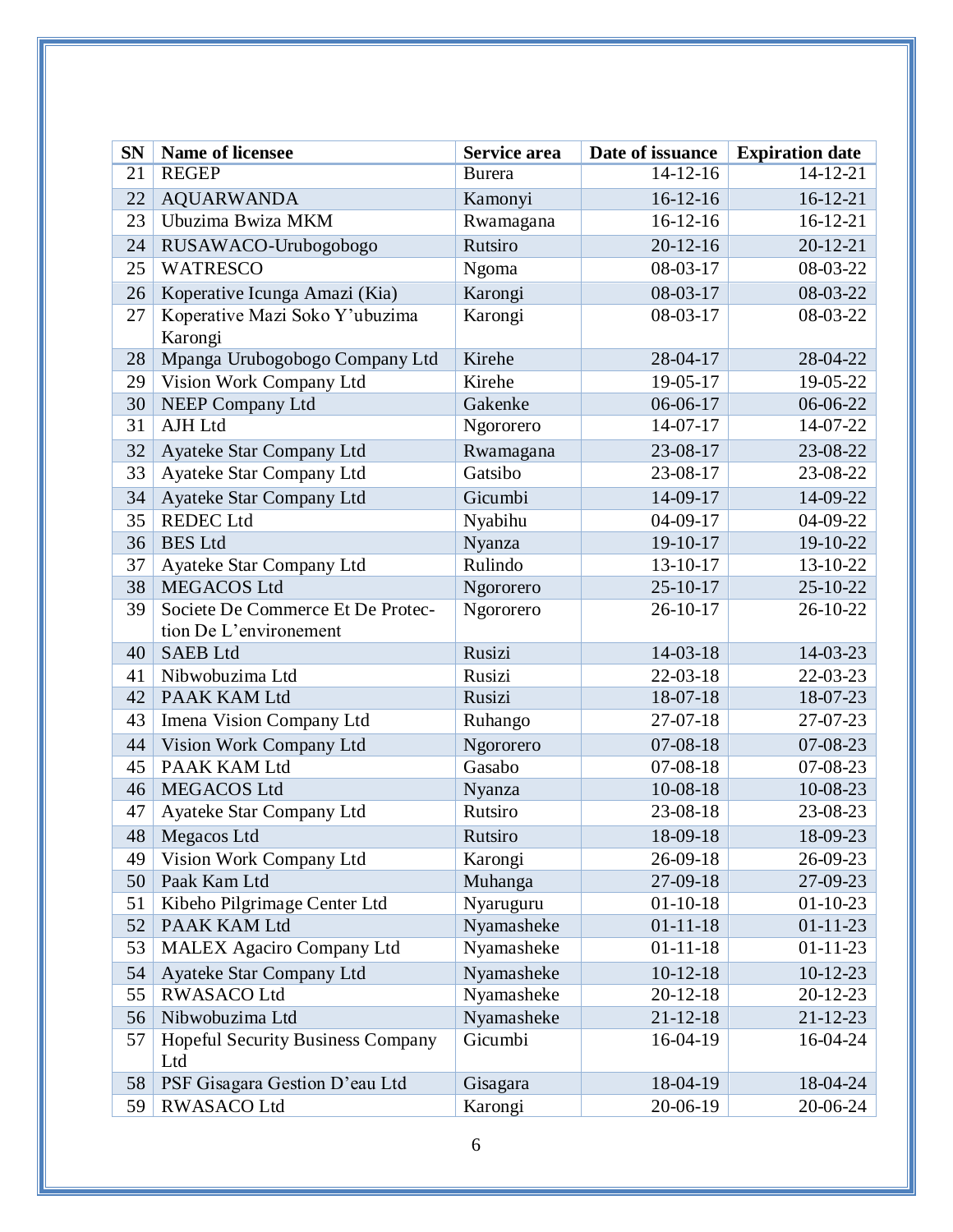| SN                                                                            | <b>Name of licensee</b> | <b>Service area</b> | Date of issuance Expiration date |                |  |
|-------------------------------------------------------------------------------|-------------------------|---------------------|----------------------------------|----------------|--|
| 60                                                                            | PAAK KAM Ltd            | Rubavu              | $26 - 06 - 19$                   | 26-06-24       |  |
| 61                                                                            | COWBE Ltd               | Rulindo             | $07-23-19$                       | $07 - 23 - 24$ |  |
|                                                                               | 62 NIBWOBUZIMA Ltd      | Nyamagabe           | $08-01-19$                       | $08-01-24$     |  |
|                                                                               | 63 NIBWOBUZIMA Ltd      | Rulindo             | $09-01-19$                       | $09-01-24$     |  |
| Rural Water Supply (Management of Complex Water Supply Infrastructure-(MCWSI) |                         |                     |                                  |                |  |
|                                                                               | Aquavirunga Ltd         | Rubavu              | $20-09-16$                       | $20-09-24$     |  |
| $\alpha$ nin $\alpha$ i and                                                   |                         |                     |                                  |                |  |

**Source: RURA, September 2019**

0 5 10 15 20 25 City of Kigali Eastern province Northern province Southern province Western province 2 9 13 15 25

<span id="page-9-0"></span>**Figure 5: Distribution of rural service supply providers' licenses as of September 2019**

At the end of September 2019, twenty-five (25) licenses were provided to Rural Water Service Operators for serving in Western province, fifteen (15) in Southern province, thirteen (13) in Northern province, and nine (9) in Eastern province whereas two (2) licensees were in the City of Kigali.

**Source: RURA, September 2019**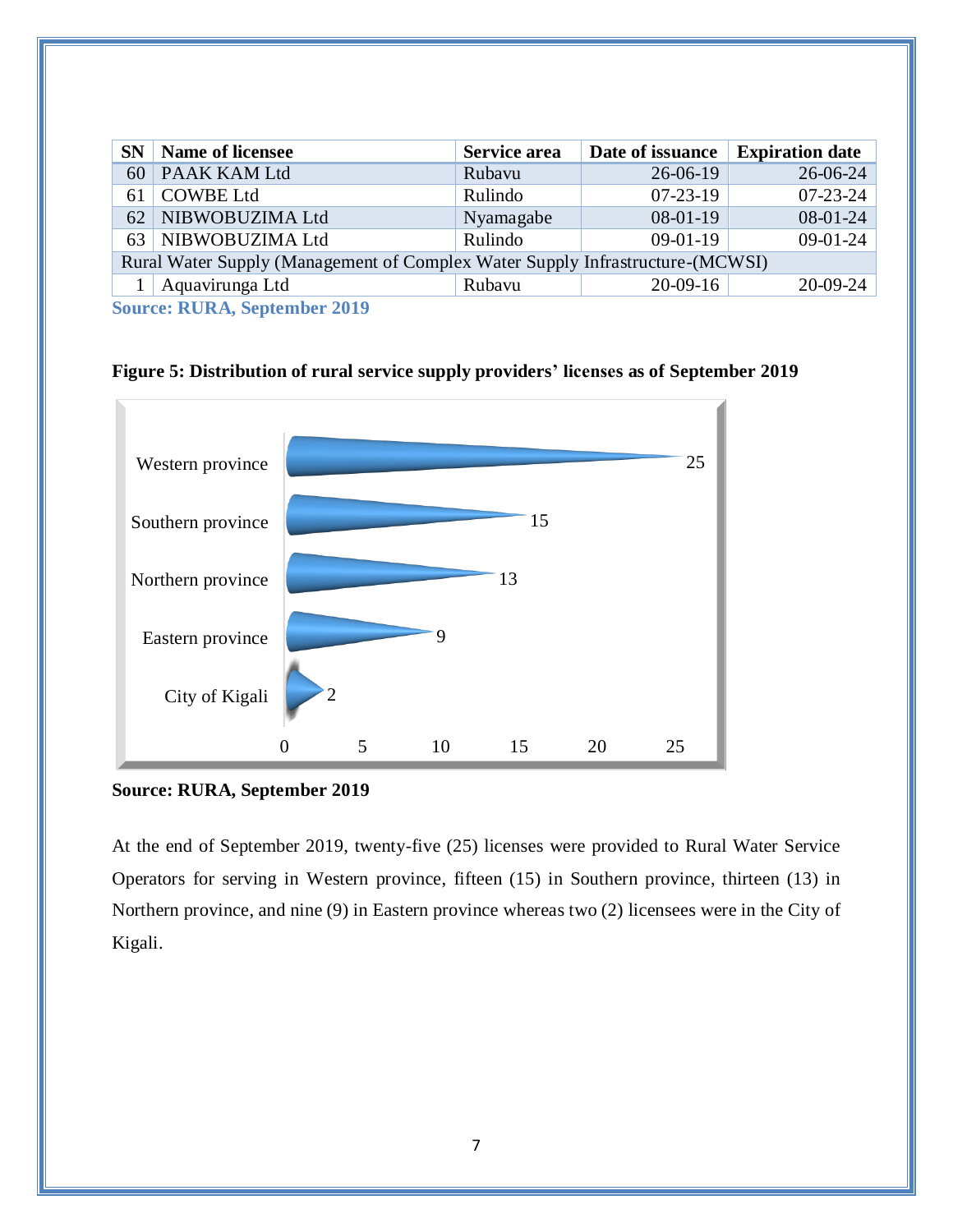### <span id="page-10-0"></span>**PART II: SANITATION**

In the need to increase the hygiene and cleaning services in Rwanda, there are six (6) categories of license issued namely cleaning services, liquid waste water treatment system, liquid waste collection and transportation, waste recycling, treatment of hazardous waste management, solid waste collection and transportation.

| <b>SN</b>      | <b>Name of licensee</b>                    | Date of issuance | <b>Expiry date</b> |
|----------------|--------------------------------------------|------------------|--------------------|
| $\mathbf{1}$   | <b>First Cleaning Company</b>              | $08-11-17$       | 08-10-22           |
| $\overline{2}$ | Escom Ltd                                  | $20-07-18$       | 11-09-22           |
| 3              | Call Me Ltd                                | $26 - 04 - 17$   | 18-04-22           |
| $\overline{4}$ | Trustco Rwanda Ltd                         | $30 - 11 - 17$   | 10-04-22           |
| 5              | Ask Rwanda Ltd                             | $27-07-17$       | 21-05-22           |
| 6              | Sinaius Cleaning Services Ltd              | 15-05-17         | 09-05-22           |
| 7              | Shine Rwanda Ltd                           | 08-01-19         | 17-04-20           |
| 8              | Kg Harvest Co Ltd                          | 05-09-17         | 07-05-22           |
| 9              | The Equinox Co. Ltd                        | $07 - 12 - 17$   | 17-10-22           |
| 10             | General Business Enterprise Ltd            | $04 - 06 - 17$   | 04-06-22           |
| 11             | <b>Shelter International</b>               | 27-03-18         | 08-08-22           |
| 12             | Entreprise Ikitegetse M. Rose La Vie Saine | 13-10-17         | 31-07-22           |
| 13             | <b>Ecogenial Services</b>                  | $19-02-18$       | 31-07-22           |
| 14             | <b>Clean World Enterprises</b>             | $23-10-17$       | 23-09-22           |
| 15             | Horizon Art Ltd                            | $10-11-17$       | $06-11-22$         |
| 16             | Nyakana & Brothers Ltd                     | $06-10-17$       | 23-09-22           |
| 17             | Kelifa Cleaning Services Ltd               | 29-08-18         | $06-11-22$         |
| 18             | Egipro Rwanda Ltd                          | 27-07-17         | 24-08-22           |
| 19             | Dalin Ltd                                  | $06-10-16$       | 22-08-21           |
| 20             | Reliance Cleaning Services Ltd             | $05-12-17$       | 17-09-22           |
| 21             | <b>Direct Services Ltd</b>                 | $17 - 11 - 17$   | 27-10-22           |
| 22             | Comelec Technologies Ltd                   | 13-03-19         | 10-09-20           |
| 23             | N.D.M Cleaning Ltd                         | $06 - 03 - 18$   | 17-09-22           |
| 24             | <b>Techno Stars Ltd</b>                    | $02 - 10 - 17$   | 19-09-22           |
| 25             | Haki Cleaning Company Ltd                  | 09-04-18         | 13-10-23           |
| 26             | M.J Advanced Services Ltd                  | 29-12-17         | 06-10-22           |
| 27             | First In First Out (FIFO) Ltd              | $13 - 11 - 17$   | 22-10-22           |
| 28             | Prominent General Services Ltd             | $09-02-18$       | 22-10-20           |

<span id="page-10-1"></span>**Table 6: List of licensed cleaning service operators as of September 2019**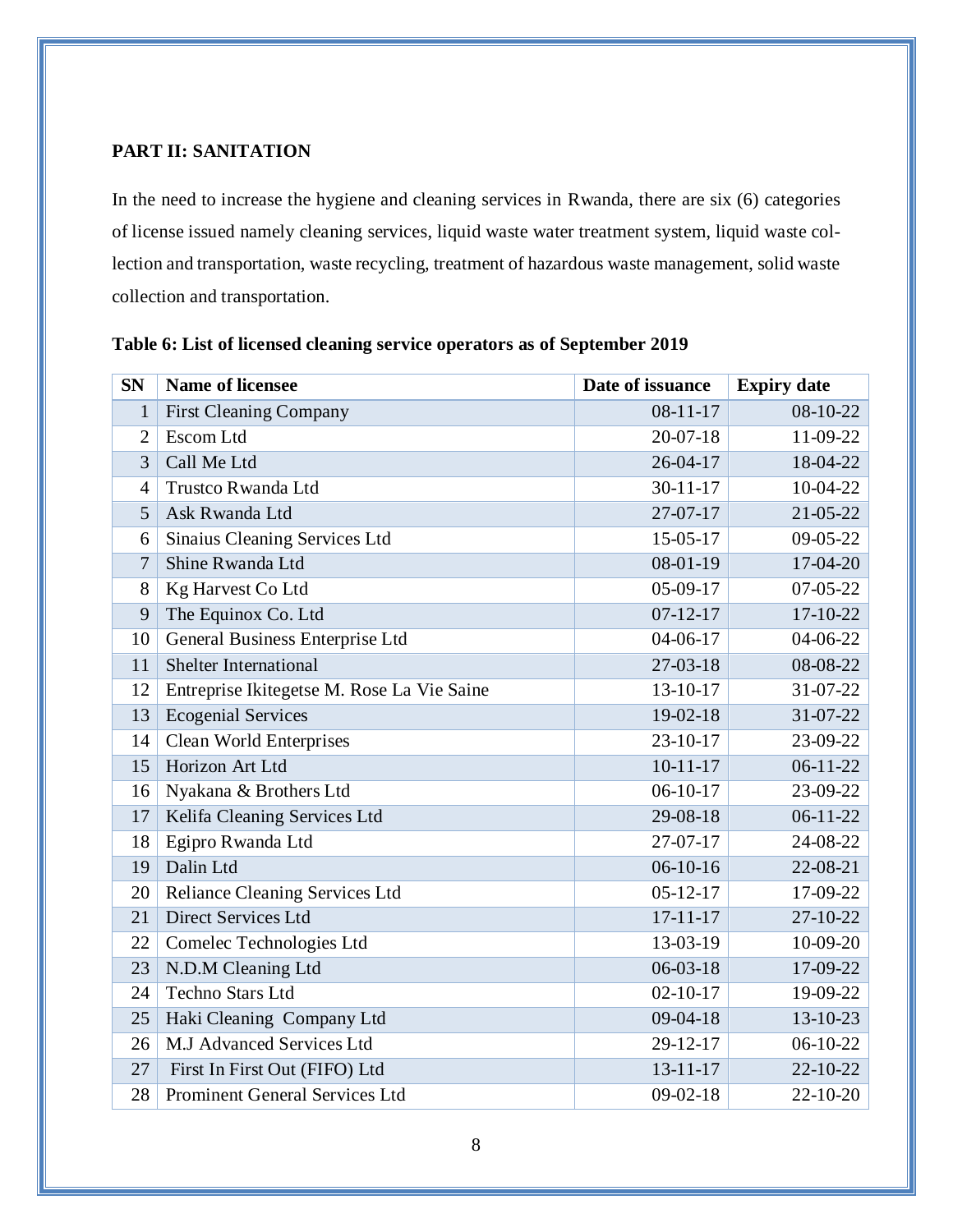| <b>SN</b> | <b>Name of licensee</b>                                           | Date of issuance | <b>Expiry date</b> |
|-----------|-------------------------------------------------------------------|------------------|--------------------|
| 29        | Guma General Services & Suppliers Ltd                             | 29-12-17         | $21 - 11 - 22$     |
| 30        | High Prosper Services Ltd                                         | $20 - 12 - 17$   | 08-12-22           |
| 31        | E.M.J Cleaning Services Ltd                                       | $20 - 12 - 17$   | 08-12-22           |
| 32        | Decision Cleaning Ltd                                             | 08-06-18         | 12-12-22           |
| 33        | M.Zi Ltd                                                          | $10-11-17$       | $15 - 12 - 22$     |
| 34        | Endesco Ltd                                                       | $17-01-17$       | 17-01-22           |
| 35        | S.C.H.A Ltd                                                       | $12-10-16$       | $21 - 01 - 21$     |
| 36        | Royal Cleaning Ltd                                                | $20-07-18$       | $26 - 01 - 23$     |
| 37        | <b>Tresor Company Ltd</b>                                         | $21 - 10 - 16$   | 28-02-21           |
| 38        | <b>RIZIMA Ltd</b>                                                 | 22-07-19         | $07-03-21$         |
| 39        | Inema Company Ltd                                                 | $06-04-18$       | $20 - 03 - 23$     |
| 40        | <b>Classic Cleaning And General Supply Ltd</b>                    | 31-07-18         | $26 - 03 - 21$     |
| 41        | Jesus Is The Answer Ltd                                           | $23-09-16$       | $25-04-21$         |
| 42        | Entreprise Amie De La Nature Et Environnement<br>Ltd              | 10-08-18         | 05-06-23           |
| 43        | E.K.G Ltd                                                         | 14-06-18         | 22-06-23           |
| 44        | Strong Supply And Business Company Ltd                            | 17-09-19         | 21-06-21           |
| 45        | Atlas General Logistics & Supplies Ltd                            | $06-10-16$       | 26-06-21           |
| 46        | Agence De Demenagement D'entretien Et De Cour-<br>rier (Adec) Ltd | 27-09-18         | 24-07-21           |
| 47        | Good To Better Ltd                                                | 18-06-18         | $26 - 07 - 23$     |
| 48        | K.I.C Ngoma Ltd                                                   | 20-08-18         | 08-08-23           |
| 49        | Inzira Nzira Services Company Lt                                  | 18-05-17         | $06-09-21$         |
| 50        | <b>Forefront Services Ltd</b>                                     | $09-03-18$       | $14 - 11 - 21$     |
| 51        | N Property And Cleaning Company Ltd                               | $28-12-16$       | 28-12-21           |
| 52        | Kigali Multiservice Cooperative (KMC)                             | $09-01-17$       | 09-01-22           |
| 53        | Abitanga Gicumbi Ltd                                              | 20-06-17         | 13-01-22           |
| 54        | <b>Difficult Access Solutions Ltd</b>                             | 24-04-17         | 27-02-22           |
| 55        | <b>Comfart Safaris Ltd</b>                                        | 14-03-17         | 14-03-22           |
| 56        | New Life Nt & My Ltd                                              | 26-04-17         | 01-04-22           |
| 57        | G.A.P.M (Gicumbi Agriculture Production Market)<br>Ltd            | 20-09-18         | 18-04-22           |
| 58        | Soe Ltd                                                           | $05-02-18$       | 05-02-23           |
| 59        | Girisuku Cooperative                                              | $10-04-18$       | 25-04-22           |
| 60        | Cooperative Umusingi W'iterambere/Ruli                            | 06-09-17         | 14-05-22           |
| 61        | Umucyo 2M Ltd                                                     | $19 - 11 - 18$   | 28-05-22           |
| 62        | Agruni Ltd                                                        | 22-06-18         | 08-07-22           |
| 63        | RK Global Business Ltd                                            | $07 - 12 - 17$   | 08-07-22           |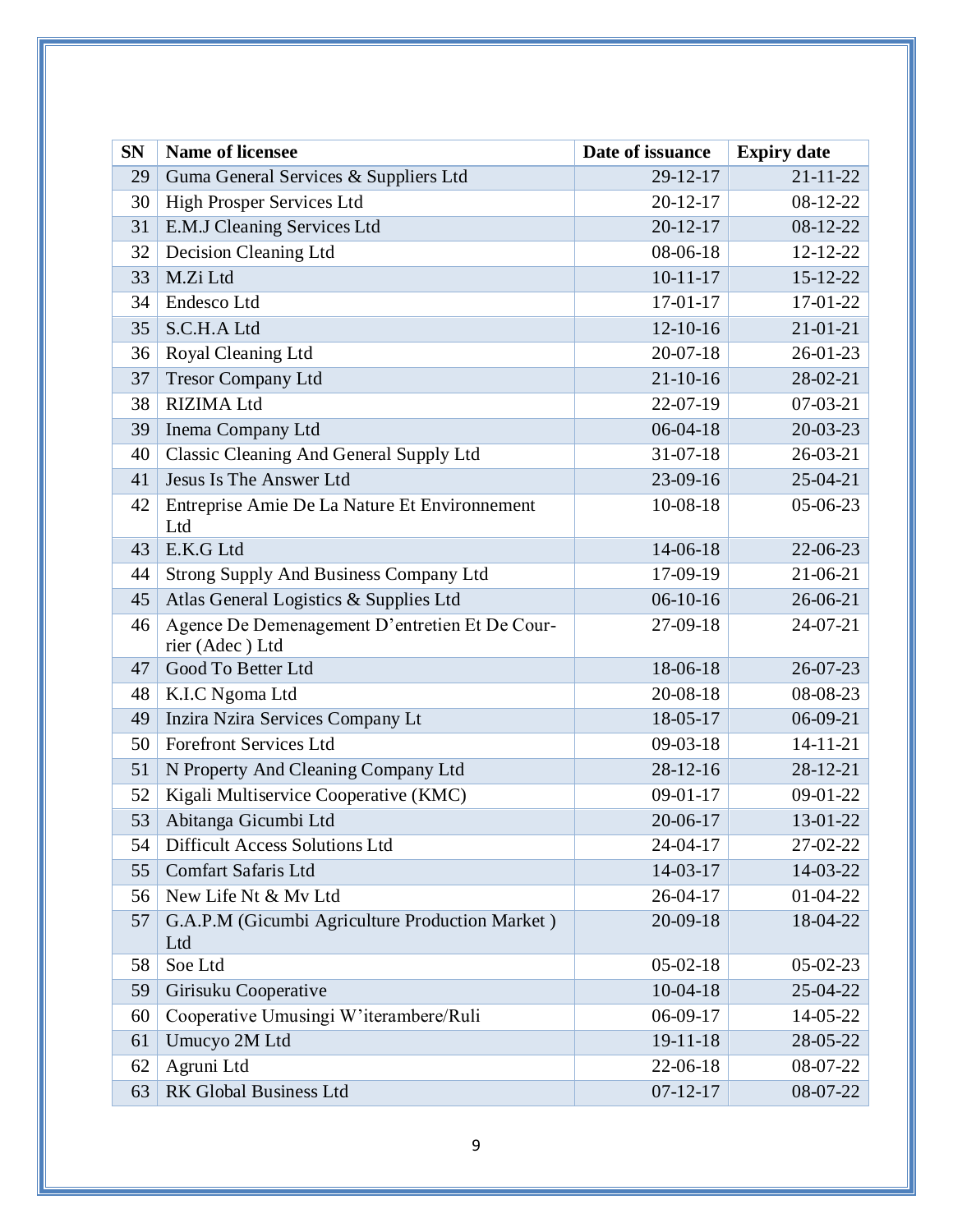| <b>SN</b> | <b>Name of licensee</b>            | Date of issuance | <b>Expiry date</b> |
|-----------|------------------------------------|------------------|--------------------|
| 64        | Host Rwanda Ltd                    | 06-09-17         | 14-07-22           |
| 65        | <b>Exostive Turns Ltd</b>          | 08-02-17         | 14-07-22           |
| 66        | Senior Services                    | 21-08-17         | 25-08-22           |
| 67        | Kabod Services Ltd                 | $25 - 10 - 17$   | 25-08-22           |
| 68        | Sukuranumwete Ltd                  | $06-10-17$       | 05-09-22           |
| 69        | Jcn Services Ltd                   | 19-10-17         | 05-09-22           |
| 70        | <b>Young Cleaners Ltd</b>          | $24 - 05 - 18$   | 11-09-22           |
| 71        | Cooprohape                         | $10-04-18$       | 19-09-22           |
| 72        | <b>Crest Venture Ltd</b>           | $20 - 02 - 18$   | 13-10-22           |
| 73        | Tm Supply Company Ltd              | $01 - 11 - 18$   | 03-02-23           |
| 74        | Positive Thinking Ltd              | $09-02-18$       | 09-03-23           |
| 75        | Keen Kleeners Ltd                  | $10-07-19$       | 11-03-23           |
| 76        | Jos Cloud Nine Ltd                 | 28-06-18         | 30-03-23           |
| 77        | Entreprise Rwiyemezamirimo Gaspard | $24-07-18$       | 06-04-23           |
| 78        | Covodemivi-Bengerana Cooperative   | 29-06-18         | 26-04-23           |
| 79        | IQ Umurimo Ltd                     | 06-06-18         | 19-05-23           |
| 80        | Gold Cleaning Company & Supply Ltd | 21-06-18         | 21-05-23           |
| 81        | Maxima B &H Ltd                    | $04 - 10 - 18$   | 21-05-23           |
| 82        | Tabara Ltd                         | 14-06-18         | 03-06-23           |
| 83        | Muvara Business Services Ltd       | $08 - 10 - 18$   | 16-07-23           |
| 84        | Emeza Betterworks Company Ltd      | $20 - 07 - 18$   | 15-09-23           |
| 85        | Crown Multiservices Company Ltd    | $10-10-18$       | 28-09-23           |
| 86        | Longitudes Company (LC) Lt         | $06-10-16$       | $06-10-21$         |
| 87        | Witraco Ltd                        | $14-10-16$       | $14-10-21$         |
| 88        | <b>Brasco</b> Ltd                  | 27-10-16         | 27-10-21           |
| 89        | <b>Ellion Business Ltd</b>         | $27 - 10 - 16$   | $27-10-21$         |
| 90        | Bara Afrika Ltd                    | 27-10-16         | 27-10-21           |
| 91        | Umbrela Pine Cleaning Ltd          | 28-10-16         | 28-10-21           |
| 92        | <b>Fast Cleaners Ltd</b>           | $03-11-16$       | $03-11-21$         |
| 93        | Region Flowers Company Ltd         | $03-11-16$       | $03-11-21$         |
| 94        | Flower Company Ltd                 | $14-11-16$       | $14 - 11 - 21$     |
| 95        | Vava Tony Ltd                      | $23 - 11 - 16$   | $23 - 11 - 21$     |
| 96        | Baj Ltd                            | $25 - 11 - 16$   | $25 - 11 - 21$     |
| 97        | Real Consult Ltd                   | 29-11-16         | 29-11-21           |
| 98        | Alichris Ltd                       | $07-12-16$       | $07-12-21$         |
| 99        | Rmnk Ltd                           | $22 - 12 - 16$   | $22 - 12 - 21$     |
| 100       | Mujoyce Services And Supply Ltd    | 28-03-17         | 28-03-22           |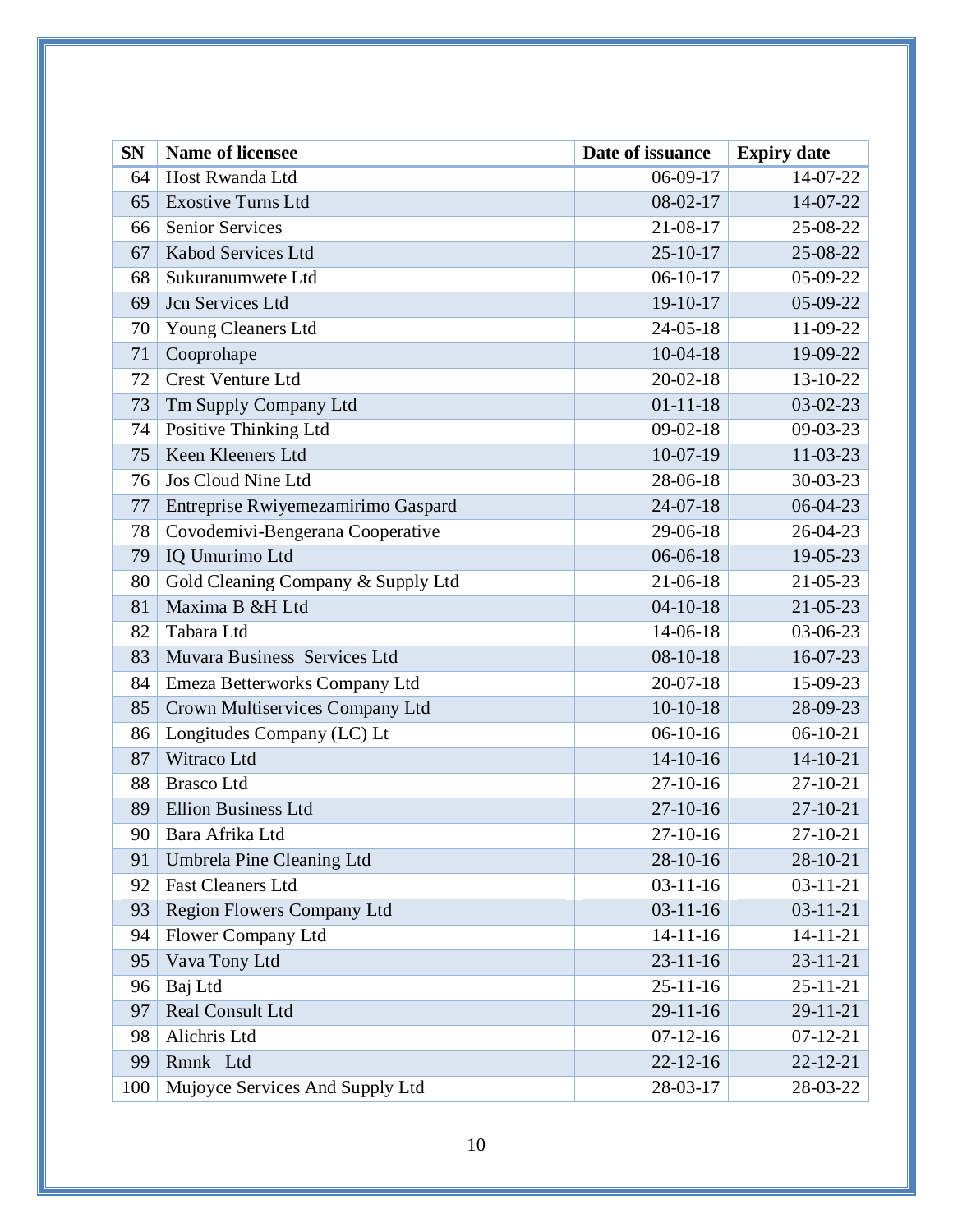| <b>SN</b> | <b>Name of licensee</b>                                         | Date of issuance | <b>Expiry date</b> |
|-----------|-----------------------------------------------------------------|------------------|--------------------|
| 101       | Societe Familiale (Sofa) Ltd                                    | $01-06-17$       | 01-06-22           |
| 102       | Clean Home Rwanda Ltd                                           | $01-06-17$       | $01-06-22$         |
| 103       | <b>Mass Handlers Ltd</b>                                        | $01-06-17$       | 01-06-22           |
| 104       | Twigire Vision Company Ltd                                      | 21-06-17         | 21-06-22           |
| 105       | Dateline                                                        | 21-06-17         | 21-06-22           |
| 106       | Multi-Enterpreurs Services Company Ltd (MESCO)                  | 23-06-17         | 23-06-22           |
| 107       | Cokiubu Cooperative                                             | 12-07-17         | 12-07-22           |
| 108       | Trade And Service Company Ltd                                   | $20 - 07 - 17$   | 20-07-22           |
| 109       | Baji Com Ltd                                                    | 03-08-17         | 03-08-22           |
| 110       | Ghp Company Ltd                                                 | 15-08-17         | 15-08-22           |
| 111       | T &D Cleaners Ltd                                               | 25-08-17         | 25-08-22           |
| 112       | Edepres-Twifashe Ltd                                            | 25-08-17         | 25-08-22           |
| 113       | Karg Business Ltd                                               | $05-09-17$       | 05-09-22           |
| 114       | Clabuso Ltd                                                     | $02 - 10 - 17$   | $02 - 10 - 22$     |
| 115       | <b>Youth Solutions Ltd</b>                                      | $04-10-17$       | $04-10-22$         |
| 116       | Hj Ineza Ltd                                                    | $05-10-17$       | $05-10-22$         |
| 117       | Legit Events Décor Ltd                                          | $05 - 10 - 17$   | 05-10-22           |
| 118       | Work And Grow Company Ltd                                       | $11 - 10 - 17$   | 11-10-22           |
| 119       | Boni Suppliers Ltd                                              | 18-10-17         | 18-10-22           |
| 120       | La Lionne.T Ltd                                                 | 19-10-17         | 19-10-22           |
| 121       | Progressive Rwanda Women Ltd                                    | $02 - 11 - 17$   | $02 - 11 - 22$     |
| 122       | Societe De Commerce Et De Protection De L'Envi-<br>ronement Ltd | $02 - 11 - 17$   | $02 - 11 - 22$     |
| 123       | Dufra Ltd                                                       | $03 - 11 - 17$   | $03 - 11 - 22$     |
| 124       | Discovery Investment Group Ltd                                  | $05 - 12 - 17$   | $05-12-22$         |
| 125       | Garu Supply Ltd                                                 | $05 - 12 - 17$   | $05-12-22$         |
| 126       | Go Sparkling & Green Co. Ltd                                    | $05-12-17$       | 05-12-22           |
| 127       | <b>SCC Services Ltd</b>                                         | $05 - 12 - 17$   | $05 - 12 - 22$     |
| 128       | I.P.E.C Ltd                                                     | $05 - 12 - 17$   | $05 - 12 - 22$     |
| 129       | Umucyo Wera Cleaning Ltd                                        | $22 - 12 - 17$   | 22-12-22           |
| 130       | Goods And Services Supplies Ltd                                 | 22-12-17         | 22-12-22           |
| 131       | Care Soap Ltd                                                   | $02 - 02 - 18$   | $02 - 02 - 23$     |
| 132       | Nickel Company Ltd                                              | 22-02-18         | 22-02-23           |
| 133       | Tm Progress Company Ltd                                         | 23-02-18         | 23-02-23           |
| 134       | Yasini Company Ltd                                              | 23-02-18         | 23-02-23           |
| 135       | Atecoges Ltd                                                    | 23-02-18         | 23-02-23           |
| 136       | <b>Trust And Work Ltd</b>                                       | $02-03-18$       | 02-03-23           |
| 137       | Kigali Proper Company & General Services Ltd                    | $06 - 03 - 18$   | 06-03-23           |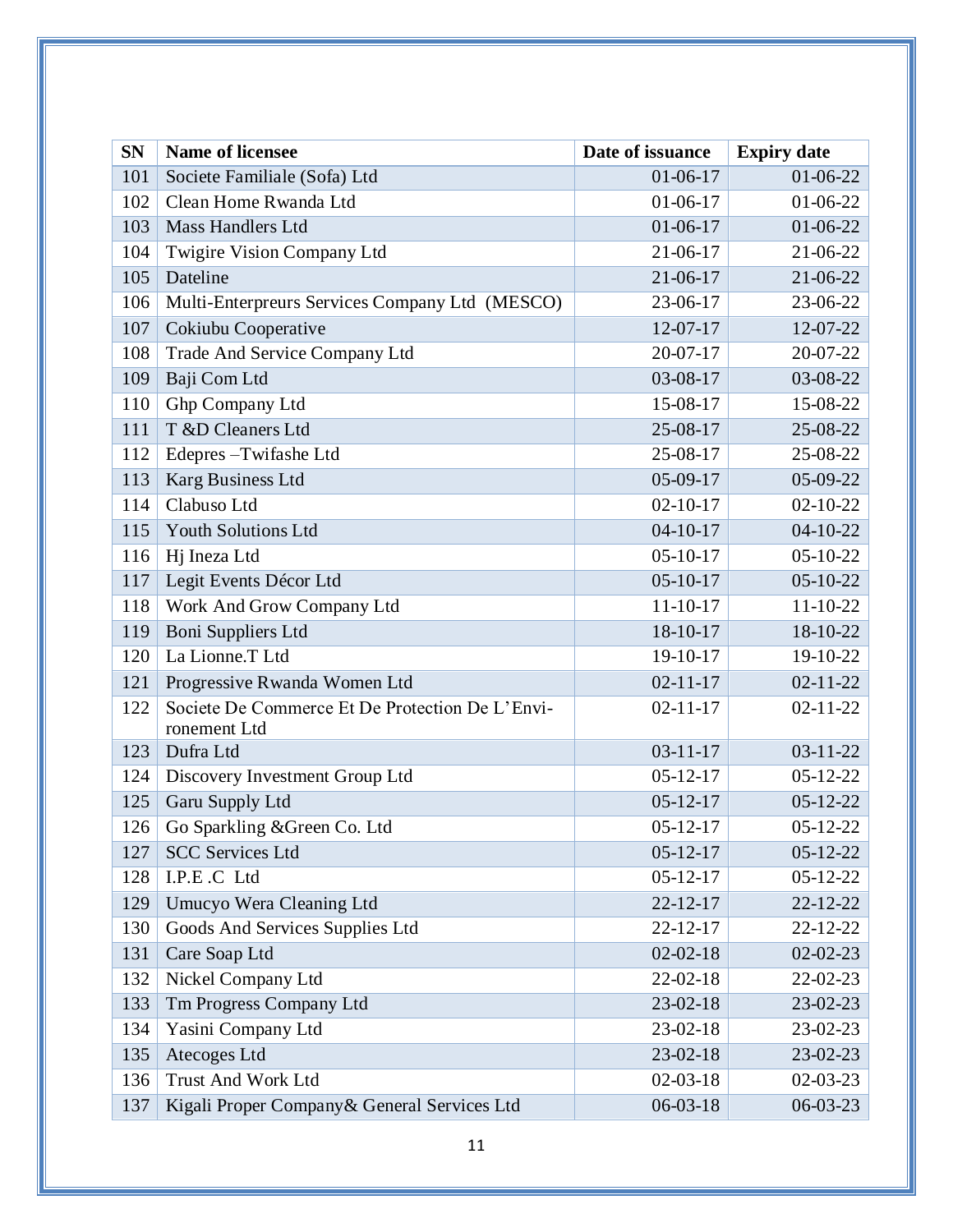| <b>SN</b> | <b>Name of licensee</b>                                           | Date of issuance | <b>Expiry date</b> |
|-----------|-------------------------------------------------------------------|------------------|--------------------|
| 138       | Imena Promoters Ltd                                               | $21 - 03 - 18$   | $21 - 03 - 21$     |
| 139       | <b>USHINDI Ltd</b>                                                | $26 - 03 - 18$   | 26-03-23           |
| 140       | Swift Clean Ltd                                                   | 28-03-18         | 28-03-23           |
| 141       | Real Harmony Company Ltd                                          | 13-04-18         | 13-04-23           |
| 142       | New Fashion Company Ltd                                           | 23-04-18         | 23-04-23           |
| 143       | Uwjf Company Ltd                                                  | $26 - 04 - 18$   | $26 - 04 - 23$     |
| 144       | Wide Vision Company Ltd                                           | $07 - 05 - 18$   | $07 - 05 - 23$     |
| 145       | Light Trade Ltd                                                   | $08 - 05 - 18$   | 08-05-23           |
| 146       | <b>Ubumwe Conventional Suppriers Ltd</b>                          | $11-05-18$       | $11-05-23$         |
| 147       | High Security And Clean Company 'High Sec Ltd                     | $11-05-18$       | 11-05-23           |
| 148       | Woord Group Ltd                                                   | 18-06-18         | 18-06-23           |
| 149       | <b>Trust Africa Supplies Ltd</b>                                  | 18-06-18         | 18-06-23           |
| 150       | Crony Company Ltd                                                 | 21-06-18         | 21-06-23           |
| 151       | Companie Pour La Conservation De L'Envi-<br>ronnement (COCEN) Ltd | $09-07-18$       | 09-07-23           |
| 152       | Rurangiza Ltd                                                     | $16-07-18$       | 16-07-23           |
| 153       | <b>Iwacu Cleaning Services Ltd</b>                                | $26 - 07 - 18$   | 26-07-23           |
| 154       | Bergo Green World Company Ltd                                     | 06-08-18         | 06-08-23           |
| 155       | <b>Irakoze Company Ltd</b>                                        | 09-08-18         | 09-08-23           |
| 156       | All Of Us We Can Ltd                                              | 23-08-18         | 23-08-23           |
| 157       | Gane Company Ltd                                                  | 24-08-18         | 24-08-23           |
| 158       | An Multipurpose Company Ltd                                       | 24-08-18         | 24-08-23           |
| 159       | Kundwa Business Company Ltd                                       | 24-08-18         | 24-08-23           |
| 160       | Honour N-B Ltd                                                    | 30-08-18         | 30-08-23           |
| 161       | New Future Company Ltd                                            | $07-09-18$       | 07-09-23           |
| 162       | E.D.H.Ms Ltd                                                      | 10-09-18         | 10-09-23           |
| 163       | Muhinda Company Ltd                                               | $03-10-18$       | $03-10-23$         |
| 164       | Great Bright Cleaners Co. Ltd                                     | 18-09-18         | 18-09-23           |
| 165       | Nina Company Ltd                                                  | 27-09-18         | 27-09-23           |
| 166       | Loic Company Ltd                                                  | 25-09-18         | 25-09-23           |
| 167       | Paak Kam Ltd                                                      | 26-09-18         | 26-09-23           |
| 168       | Meja Africa Ltd                                                   | $05-10-18$       | $05-10-23$         |
| 169       | S.D.M.S.C.C Ltd                                                   | $22 - 10 - 18$   | 22-10-23           |
| 170       | <b>Rosange Services Ltd</b>                                       | 26-10-18         | 26-10-23           |
| 171       | Coped Ltd                                                         | $02 - 11 - 18$   | $02 - 11 - 23$     |
| 172       | Africa Trust Ltd                                                  | $05 - 11 - 18$   | $05 - 11 - 23$     |
| 173       | High Clean Experts (Hiclin) Ltd                                   | $16-11-18$       | $16-11-23$         |
| 174       | Elite Action Holding Ltd                                          | $16-11-18$       | $16-11-23$         |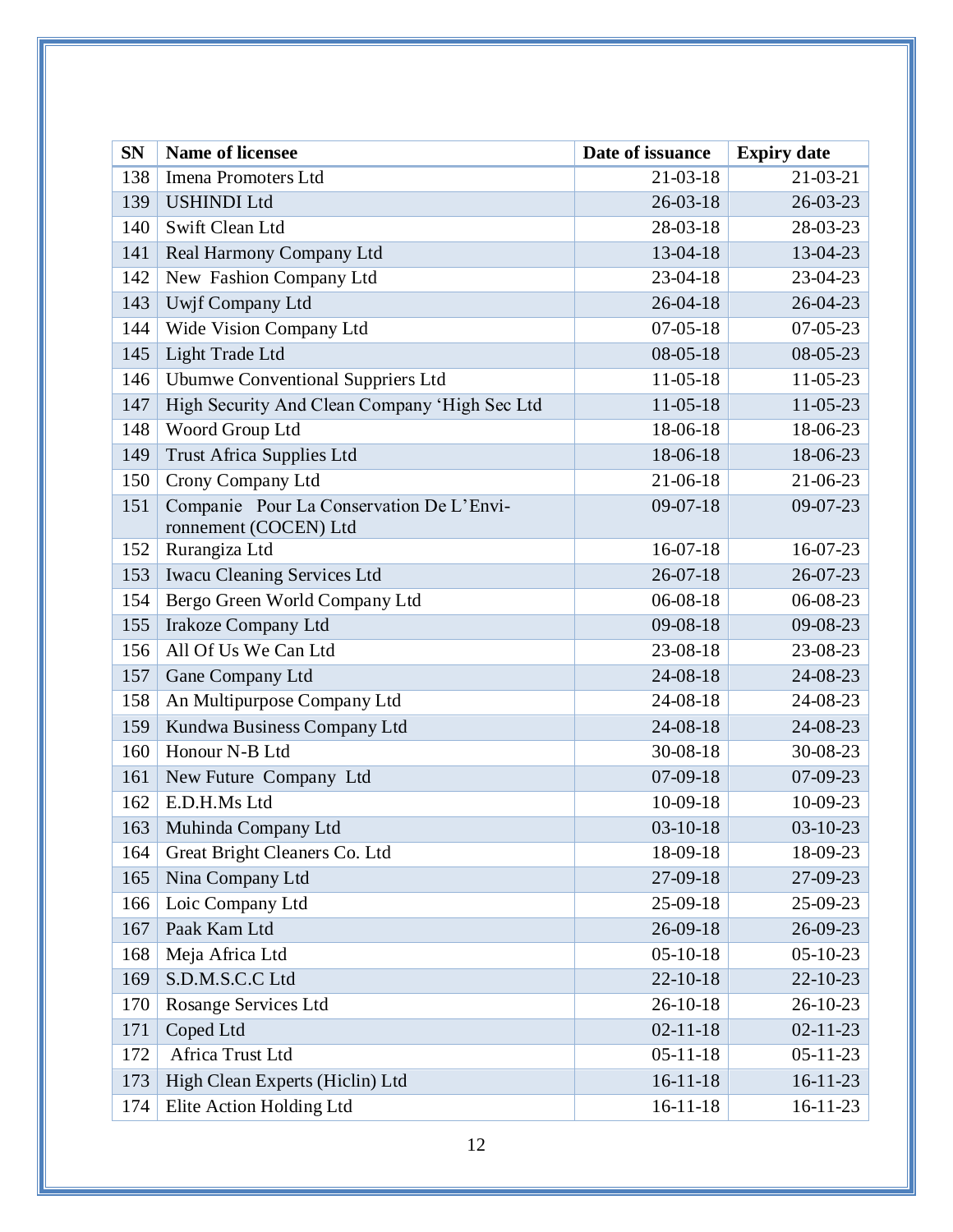| <b>SN</b> | <b>Name of licensee</b>                                    | Date of issuance | <b>Expiry date</b> |
|-----------|------------------------------------------------------------|------------------|--------------------|
| 175       | Shop Clean Company Ltd                                     | $20 - 11 - 18$   | $20 - 11 - 23$     |
| 176       | Cons-Tech Ltd                                              | $03-12-18$       | $03-12-23$         |
| 177       | Grand Lac Batignol "GLB" Ltd                               | $04-12-18$       | $04-12-23$         |
| 178       | Rwanda Services Providing Company Ltd                      | $04-12-18$       | $04-12-23$         |
| 179       | <b>Eminence Business Partners Ltd</b>                      | $04-12-18$       | $04-12-23$         |
| 180       | Caza Ltd                                                   | $12 - 12 - 18$   | 12-12-23           |
| 181       | Friends Of Nature Fumigation And Cleaning Co. Ltd          | $14 - 12 - 18$   | $14-12-23$         |
| 182       | I.C.H.A.M.E.E.D Ltd                                        | $14 - 12 - 18$   | 14-12-23           |
| 183       | <b>Agroplast Ltd</b>                                       | $21 - 12 - 18$   | $21 - 12 - 23$     |
| 184       | Socamaf Company Ltd                                        | 31-01-19         | 31-01-24           |
| 185       | Imena Vision Company Ltd                                   | 08-02-19         | 08-02-24           |
| 186       | Vision Work Company Ltd                                    | $08-02-19$       | 08-02-24           |
| 187       | Aheza Cleaners Ltd                                         | $25-02-19$       | 25-02-24           |
| 188       | <b>Environet Ltd</b>                                       | 25-02-19         | 25-02-24           |
| 189       | <b>Sisters Better Services Ltd</b>                         | 13-03-19         | 13-03-24           |
| 190       | Sosergi Company Ltd                                        | 19-03-19         | 19-03-24           |
| 191       | <b>Real Environment Protectors Ltd</b>                     | $02-04-19$       | $02 - 04 - 24$     |
| 192       | Beni Shine Company Ltd                                     | $02-04-19$       | $02 - 04 - 24$     |
| 193       | Maximum Gs Ltd                                             | 03-04-19         | 03-04-24           |
| 194       | 2 Go 2 Clean Ltd                                           | 15-04-19         | 15-04-24           |
| 195       | <b>Baheza General Services Ltd</b>                         | $09 - 05 - 19$   | 09-05-24           |
| 196       | Eliqa Company Ltd                                          | $10-05-19$       | 10-05-24           |
| 197       | Iranejeje Ltd                                              | 20-05-19         | 20-05-24           |
| 198       | <b>Bestie Ltd</b>                                          | $07-06-19$       | 07-06-24           |
| 199       | Place Brillante Ltd                                        | 10-06-19         | 10-06-24           |
| 200       | Amahirwe Meza Ltd                                          | 17-06-19         | 17-06-24           |
| 201       | Rugarama Brightness Family Company Ltd                     | 17-06-19         | 17-06-24           |
| 202       | Imees Co Ltd                                               | 20-06-19         | 20-06-24           |
| 203       | Rulindo Cooperative For Security (RUCOSEC)                 | 20-06-19         | 20-06-24           |
| 204       | Mountain Life Ltd                                          | 21-06-19         | 21-06-24           |
| 205       | Gloves Cleaning Crew Ltd                                   | 24-06-19         | 24-06-24           |
| 206       | <b>Blanche Neige Ltd</b>                                   | 12-07-19         | 12-07-24           |
| 207       | Chdpw Ltd                                                  | 15-07-19         | 15-07-24           |
| 208       | Hygienne Communautare Et Protection D'environ-<br>ment Ltd | 15-07-19         | 15-07-24           |
| 209       | Rda Ltd                                                    | 24-07-19         | 24-07-24           |
| 210       | <b>Teddey Link Ltd</b>                                     | 05-09-19         | 05-09-24           |
| 211       | Loyal 250 Company Ltd                                      | 13-09-19         | 13-09-24           |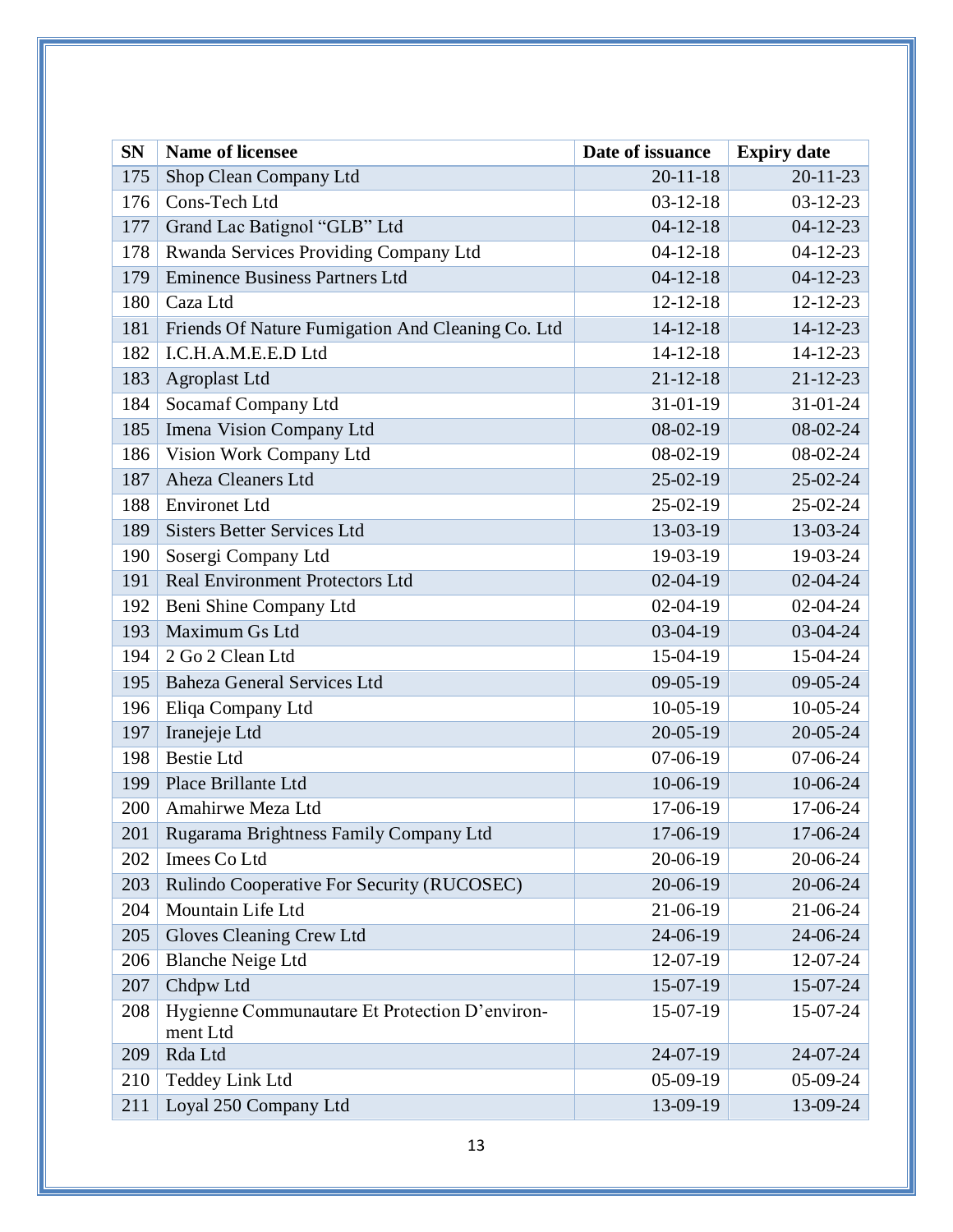| <b>SN</b> | <b>Name of licensee</b>      | Date of issuance Expiry date |            |
|-----------|------------------------------|------------------------------|------------|
|           | 212 Jims Global Services Ltd | $16-09-19$                   | $16-09-24$ |
|           |                              |                              |            |

**Source: RURA, September 2019**

## <span id="page-16-0"></span>**Table 7: List of licensed of liquid wastewater treatment system operators as of September**

| <b>SN</b>    | <b>Name of licensee</b>                      | Date of issuance | <b>Expiry date</b> |
|--------------|----------------------------------------------|------------------|--------------------|
|              | Ken Luxury Rwanda Ltd                        | 15-06-17         | 15-06-22           |
| 2            | <b>Star Construction And Consultancy Ltd</b> | $03-11-17$       | $03-11-22$         |
| 3            | Axar Technical Services (R) Ltd              | 18-09-18         | 18-09-23           |
| 4            | <b>Forefront Services Ltd</b>                | 28-09-18         | 28-09-23           |
| 5            | <b>Eco-Protection Ltd</b>                    | $12 - 10 - 18$   | $23-01-23$         |
| 6            | Davis & Shirtliff (Rwanda) Ltd               | $14 - 05 - 19$   | 14-05-24           |
| $\mathbf{7}$ | Cheitec Rwanda Ltd                           | $22 - 05 - 19$   | $22 - 05 - 24$     |

**Source: RURA, September 2019**

## <span id="page-16-1"></span>**Table 8: List of licensed liquid waste collection and transportation operators as of September**

| <b>SN</b> | <b>Name of licensee</b>            | Date of issuance | <b>Expiry date</b> |
|-----------|------------------------------------|------------------|--------------------|
|           | Sewage Technology Ltd              | $05-12-17$       | $05-12-22$         |
| 2         | Kanguka Business Company Ltd       | $30 - 01 - 18$   | $30 - 01 - 23$     |
| 3         | Midas Spare Parts And Services Ltd | $16-04-18$       | $16-04-23$         |
| 4         | Nganilla Company Ltd               | $05-10-18$       | $05-10-23$         |
| 5         | PIT Pumpers Ltd                    | $18-10-18$       | 18-10-23           |
| 6         | <b>Smart Septic Services Ltd</b>   | 15-3-2019        | 15-3-2024          |

**Source: RURA, September 2019**

#### <span id="page-16-2"></span>**Table 9: List of licensed treatment of hazardous waste management as of September 2019**

| $\overline{\phantom{a}}$ SN         | <b>Name of licensee</b>                                | Date of issuance   Expiry date |          |  |
|-------------------------------------|--------------------------------------------------------|--------------------------------|----------|--|
|                                     | Depot Pharmaceutique Et Materiel Medical Kalisimbi Ltd | $22-05-19$                     | 22-05-24 |  |
| <b>Source: RURA, September 2019</b> |                                                        |                                |          |  |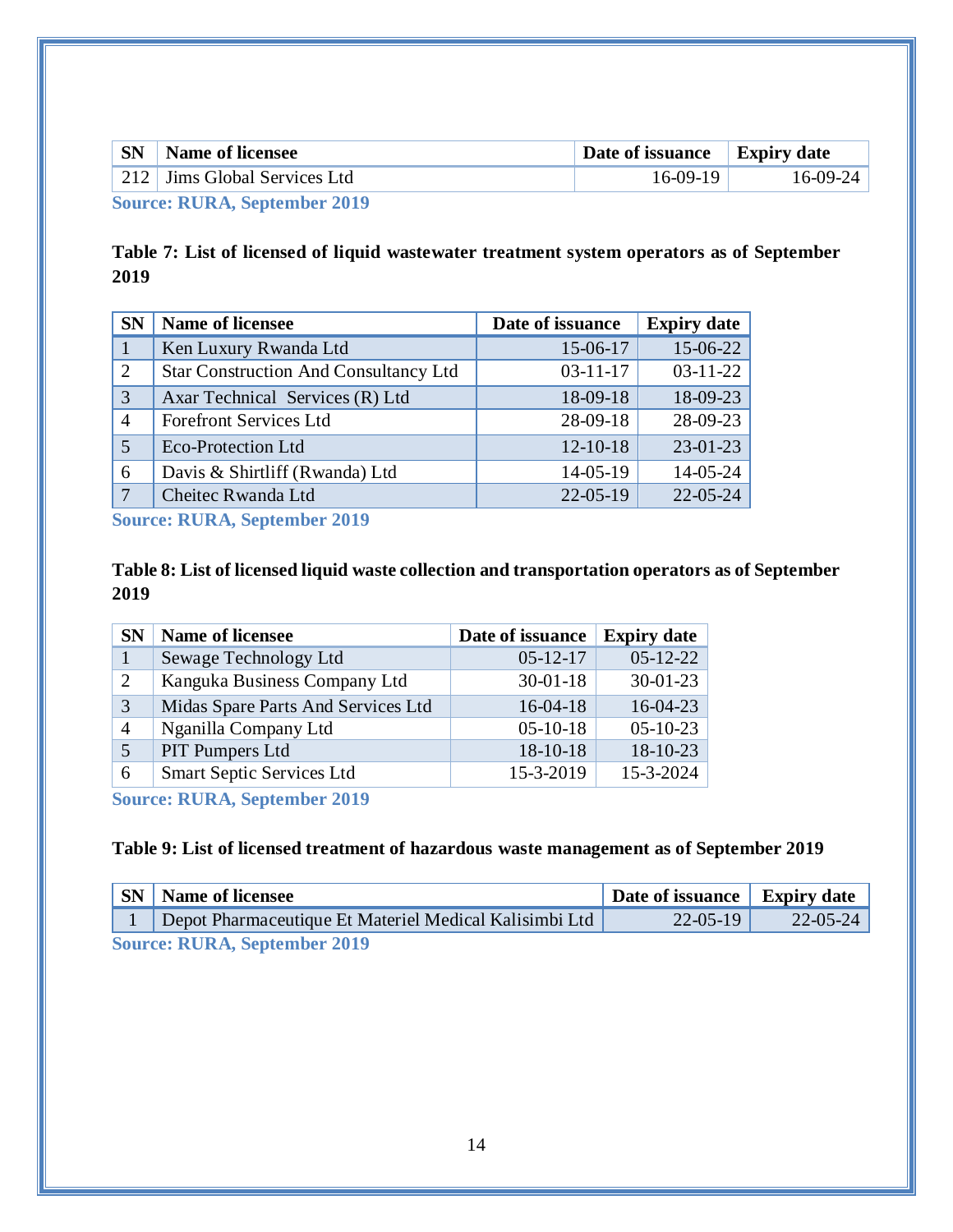<span id="page-17-0"></span>

|                | Table 10: List of licensed solid waste collection and transportation services operators as of |  |
|----------------|-----------------------------------------------------------------------------------------------|--|
| September 2019 |                                                                                               |  |

| <b>SN</b>             | <b>Name of licensee</b>                                 | Date of issuance | <b>Expiration date</b> |  |  |
|-----------------------|---------------------------------------------------------|------------------|------------------------|--|--|
|                       | <b>First category</b>                                   |                  |                        |  |  |
| 1                     | Ubumwe Cleaning Services (UCS) Ltd                      | $04 - 04 - 18$   | 17-04-23               |  |  |
| $\overline{2}$        | Isuku Kinyinya Ltd                                      | $31 - 07 - 18$   | $01-06-23$             |  |  |
| 3                     | Real Environment Protectors (REPROTEC) Ltd              | $02-10-18$       | 21-08-23               |  |  |
| $\overline{4}$        | <b>COPED Ltd</b>                                        | 18-02-19         | $30 - 11 - 23$         |  |  |
| 5                     | Umurimo Mwiza Ltd                                       | 24-08-18         | 22-08-23               |  |  |
| 6                     | <b>Ba Heza General Services</b>                         | 21-03-19         | $21 - 01 - 24$         |  |  |
| 7                     | <b>AGRUNI Ltd</b>                                       | 23-01-19         | 29-01-24               |  |  |
| 8                     | <b>COCEN</b>                                            | 18-03-19         | 22-03-24               |  |  |
| 9                     | Cooperative Indatwa (Inkeragutabara)                    | $20 - 02 - 15$   | 20-02-20               |  |  |
| 10                    | New Life NT & MVK LTD                                   | $02-03-15$       | $02-03-20$             |  |  |
| 11                    | <b>CESCO</b> Company                                    | 19-05-15         | 19-05-20               |  |  |
| 12                    | Inzira Nziza Company                                    | 16-06-15         | 16-06-20               |  |  |
| 13                    | Keen Kleeners Limited                                   | $16-02-16$       | $16-02-21$             |  |  |
| 14                    | High Security And Clean Company "High SEC "Ltd          | $27 - 12 - 18$   | $27 - 12 - 23$         |  |  |
|                       | <b>Second category</b>                                  |                  |                        |  |  |
| 1                     | M.ZI Ltd                                                | 13-09-17         | 08-09-20               |  |  |
| $\overline{2}$        | E.K.G Ltd                                               | 16-03-18         | 16-03-21               |  |  |
| 3                     | G.A.P.M (Gicumbi Agriculture Production Market)         | 13-09-18         | 13-09-21               |  |  |
|                       | Ltd                                                     |                  |                        |  |  |
| $\overline{4}$        | Cooperative des Femmes d'Affaires de Butare (CO-<br>FAB | $26 - 04 - 19$   | $26 - 04 - 22$         |  |  |
| 5                     | PAAK KAM Ltd                                            | $19 - 7 - 19$    | 19-7-22                |  |  |
| 6                     | Twigire Vision Company Ltd                              | $07-9-19$        | $07 - 9 - 20$          |  |  |
| <b>Third category</b> |                                                         |                  |                        |  |  |
| 1                     | <b>COOPADI</b> Duharane                                 | $24-10-16$       | 24-10-19               |  |  |
| $\overline{2}$        | Koperative BUCOWASS ACO                                 | 24-04-17         | 24-04-20               |  |  |
| 3                     | AJH Ltd                                                 | $20-10-17$       | 20-10-20               |  |  |
| $\overline{4}$        | Rwagasore Cleaners & Services Ltd                       | $06-12-17$       | $06-12-20$             |  |  |
| 5                     | <b>High Prosper Services Ltd</b>                        | $07-09-18$       | 07-09-21               |  |  |
| 6                     | <b>GEBUR Multi-Business Ltd</b>                         | 17-09-18         | 17-09-21               |  |  |
| 7                     | <b>BAJ</b> Ltd                                          | $14-12-18$       | $14-12-23$             |  |  |
| 8                     | Imena Vision Company Ltd                                | 20-02-19         | 20-02-22               |  |  |
| 9                     | Kooperative Twite Ku Isuku N'isukura                    | 29-03-19         | 29-03-22               |  |  |
| 10                    | <b>Exostive Turns Ltd</b>                               | 29-04-19         | 29-04-22               |  |  |
| 11                    | Sinaius Cleaning Services Ltd                           | $02 - 05 - 19$   | 02-05-22               |  |  |
| 12                    | TRIPLE-SSS Ltd                                          | 14-10-19         | 14-10-22               |  |  |

**Source: RURA, September 2019**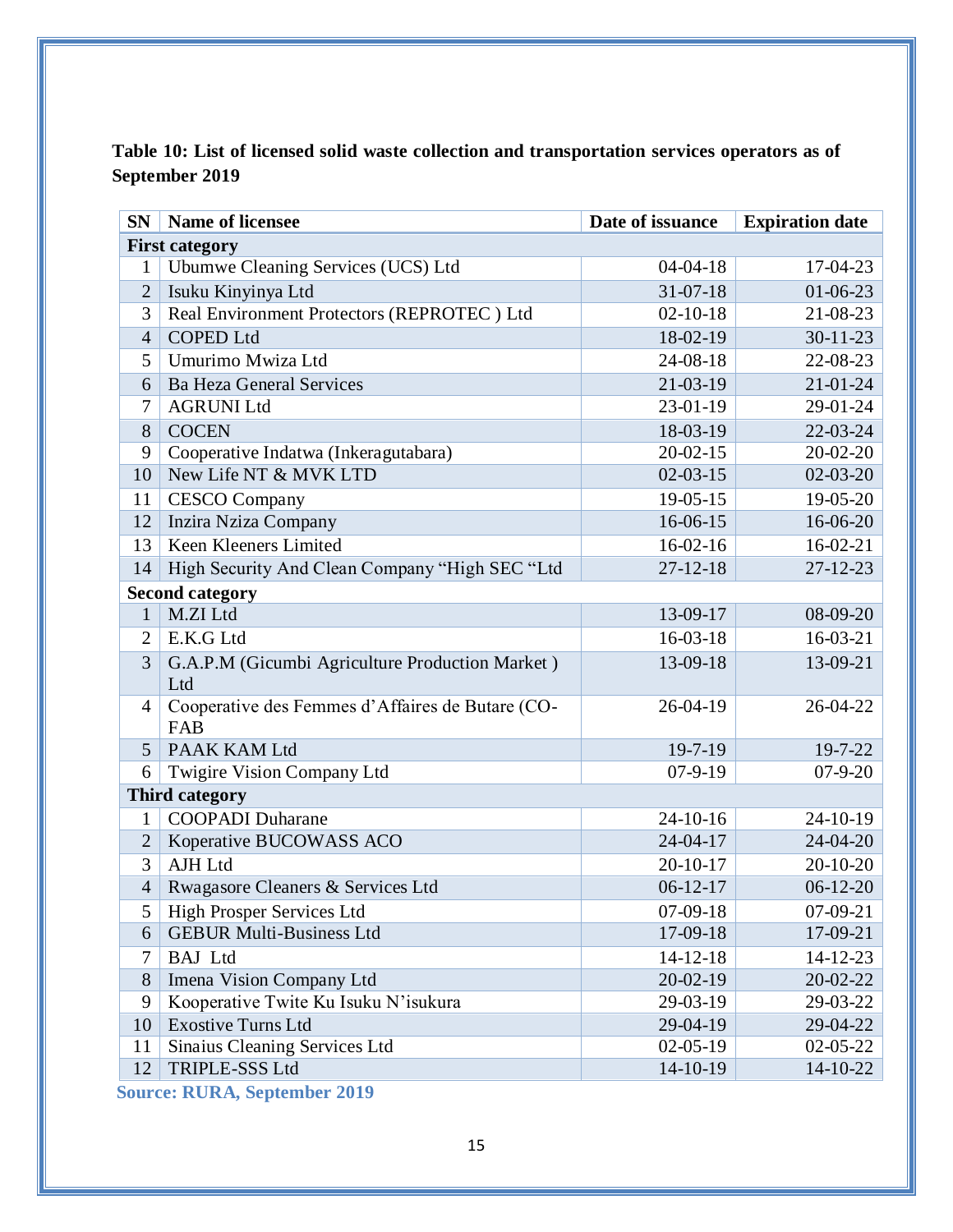<span id="page-18-1"></span>**Figure 6: Distribution of solid waste collection and transportation operators across provinces and the City of Kigali as of September 2019** 



**Source: RURA, September 2019**

| <b>District</b> | <b>Sector</b> |                    | Tariff (FRW) per month for two sacks in a week for house-<br>hold |                      |  |
|-----------------|---------------|--------------------|-------------------------------------------------------------------|----------------------|--|
|                 |               | Lower income earn- | <b>Middle income</b>                                              | <b>Higher income</b> |  |
|                 |               | ers                | earners                                                           | earners              |  |
| Nyarugenge      | Mageragere    | 2,300              | 4,600                                                             | 6,900                |  |
|                 | Kanyinya      | 2,000              | 4,100                                                             | 6,100                |  |
|                 | Nyamirambo    | 2,000              | 3,900                                                             | 5,900                |  |
|                 | Kigali        | 2,100              | 4,100                                                             | 6,200                |  |
|                 | Kitega        | 1,900              | 3,800                                                             | 5,700                |  |
|                 | Rwezamenyo    | 1,800              | 3,600                                                             | 5,500                |  |
|                 | Nyakabanda    | 1,900              | 3,800                                                             | 5,600                |  |
|                 | Muhima        | 1,800              | 3,700                                                             | 5,500                |  |
|                 | Nyarugenge    | 1,800              | 3,600                                                             | 5,300                |  |
|                 | Kimisagara    | 1,900              | 3,700                                                             | 5,600                |  |
| Kicukiro        | Gahanga       | 1,800              | 7,500                                                             | 11,200               |  |
|                 | Gatenga       | 1,200              | 5,100                                                             | 7,700                |  |
|                 | Gikondo       | 1,000              | 4,000                                                             | 6,000                |  |
|                 | Kagarama      | 1,800              | 3,700                                                             | 5,500                |  |
|                 | Kanombe       | 1,900              | 3,900                                                             | 5,800                |  |

<span id="page-18-0"></span>

|  |  |  |  | Table 11: Maximum tariff for solid waste collection and transportation in the City of Kigali |
|--|--|--|--|----------------------------------------------------------------------------------------------|
|--|--|--|--|----------------------------------------------------------------------------------------------|